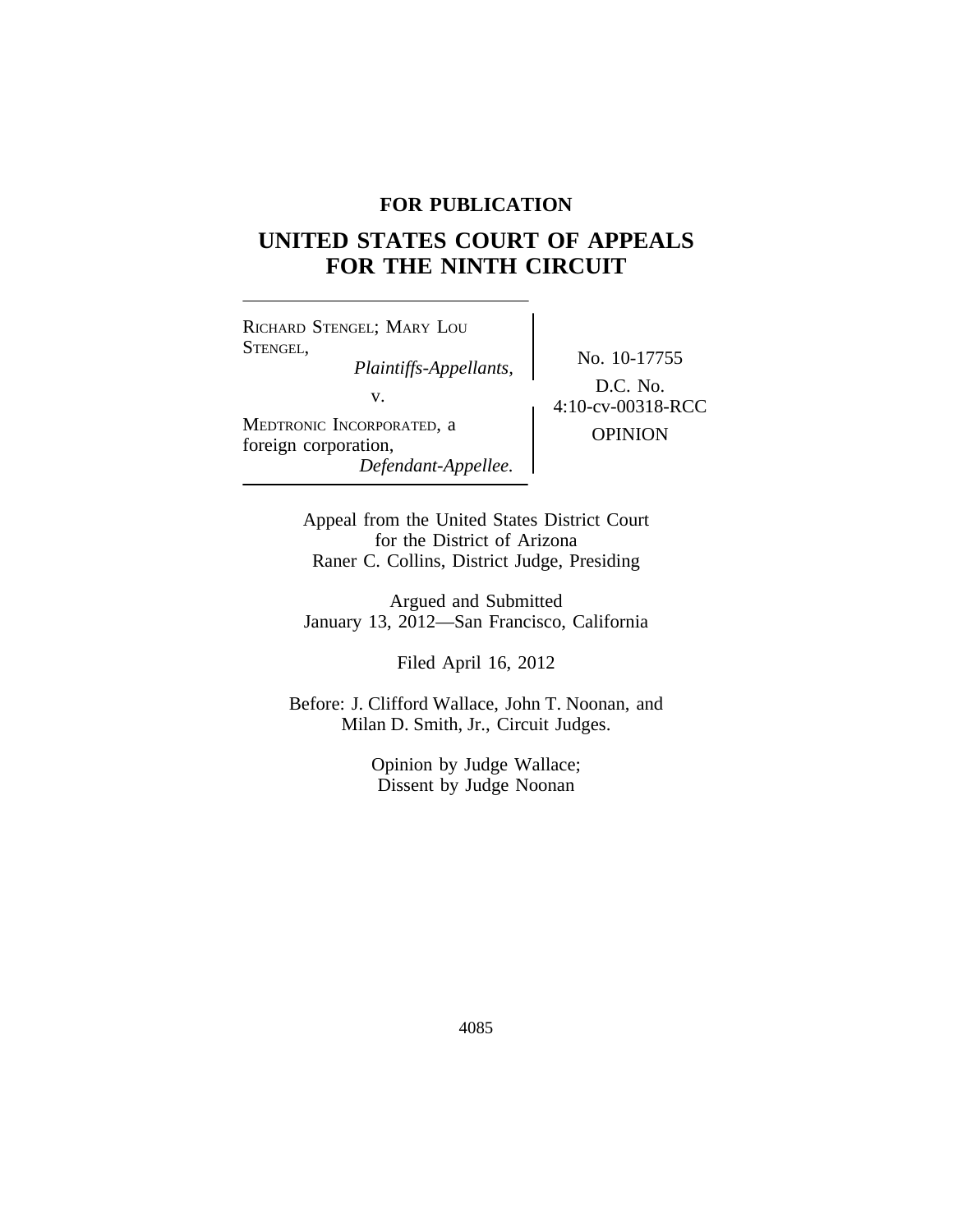## **COUNSEL**

Thomas G. Cotter, Stanley G. Feldman, and Stephen T. Portell; Haralson Miller, Pitt, Feldman & McAnally, P.L.C., Tucson, Arizona, for the plaintiffs-appellants

Michael K. Brown, Ginger F.H. Pigott, and Lisa M. Baird, Reed Smith LLP, Los Angeles, California, for the defendantappellee.

## **OPINION**

WALLACE, Senior Circuit Judge:

Richard and Mary Lou Stengel brought several state causes of action in Arizona state court against Medtronic Incorporated (Medtronic) for injuries sustained by Richard Stengel (Stengel) from his use of a pain pump manufactured by Medtronic. Medtronic timely removed the case to the United States District Court for the District of Arizona. The district court dismissed the Stengels' claims as preempted by federal law and the Stengels appealed. We have jurisdiction under 28 U.S.C. § 1291. We affirm.

## **I.**

Medtronic's pain pump is a medical device that infuses prescription medication through a catheter into the intrathecal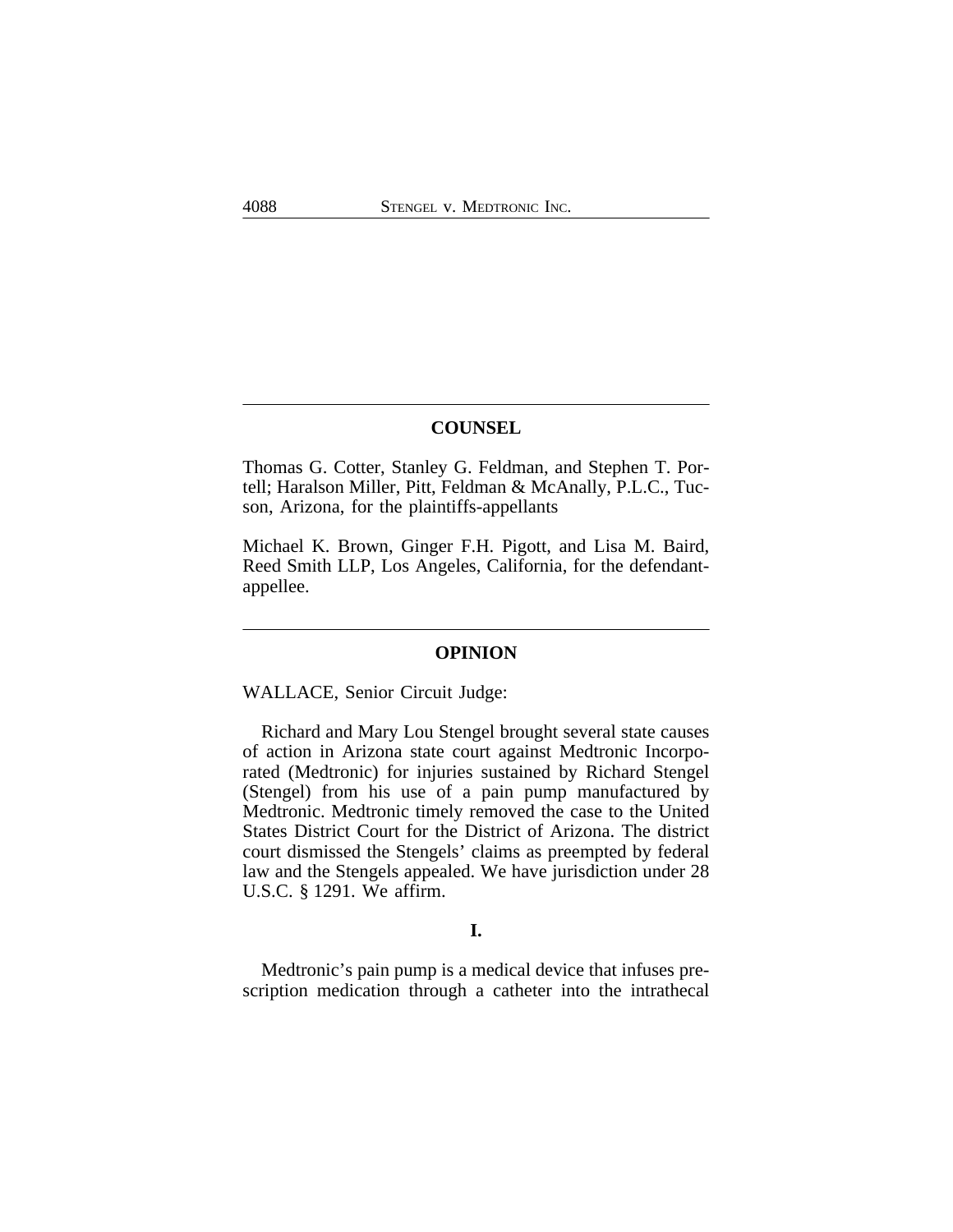| STENGEL V. MEDTRONIC INC. |  | 4089 |
|---------------------------|--|------|
|---------------------------|--|------|

space within the spine to help control severe pain. In 1988, the Food and Drug Administration (FDA) gave premarket approval as a Class III medical device for Medtronic's SynchroMed Pump & Infusion System. In 1999, the FDA gave supplemental premarket approval for Medtronic's SynchroMed EL Pump and intrathecal catheter, which are the versions of Medtronic's device at issue in this action.

In 2000, Stengel had a Medtronic pump surgically implanted in his abdomen and began receiving medication through the catheter tip implanted in his spine. In 2005, Stengel began experiencing ascending paralysis in his lower extremities caused by a granuloma (a type of inflammation) in his spine that had formed at the tip of the catheter. Stengel's doctors surgically removed the hardware and most of the granuloma, but not in time to prevent the granuloma from rendering Stengel permanently paraplegic.

The Stengels' complaint alleged four generic claims under Arizona law: negligence, breaches of express and implied warranties, and strict liability. The district court granted Medtronic's motion to dismiss the complaint on the ground that federal law expressly preempted these claims.

While the motion to dismiss was pending, the Stengels moved for leave to amend their complaint to re-allege the same four claims under the newly-proffered theory that Stengel's injury was caused by Medtronic's failure to implement procedures to evaluate complaints about the pump and failure to report information to the FDA, as was required by FDA regulations. The Stengels alleged that if Medtronic had complied with the regulations, Medtronic would have warned physicians about the newly-discovered danger that the pump might cause inflammation, which would have allowed a quicker diagnosis of Stengel's symptoms and prevented his paralysis. The Stengels' motion for leave to amend was denied on the ground that this "failure-to-warn" claim was impliedly preempted.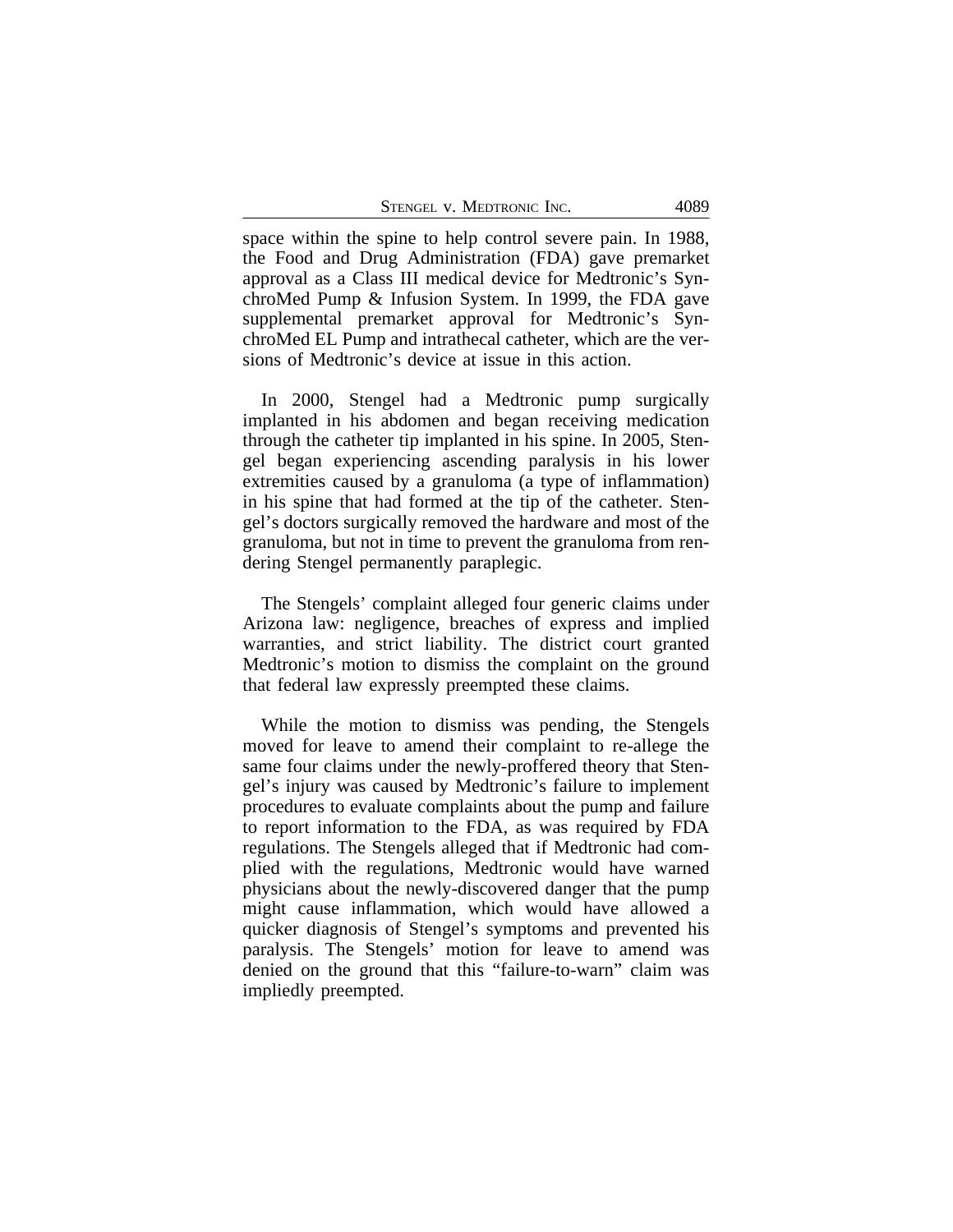We review *de novo* the district court's holding that all of the Stengels' asserted claims were either expressly or impliedly preempted. *Martinez v. Wells Fargo Home Mortg., Inc.*, 598 F.3d 549, 553 (9th Cir. 2010). We review its denial of leave to amend for abuse of discretion. *Alvarez v. Chevron Corp.*, 656 F.3d 925, 931 (9th Cir. 2011).

## **II.**

**[1]** In 1976, Congress amended the Food, Drug and Cosmetic Act (FDCA) by enacting the Medical Device Amendments of 1976 (MDA), Pub. L. No. 94-295, 90 Stat. 539 (codified as amended at 21 U.S.C. § 360c *et seq.*). The MDA added a preemption clause to the FDCA which provides, subject to limited exceptions, that

no State . . . may establish . . . with respect to a device intended for human use any requirement—(1) which is different from, or in addition to, any requirement applicable under [the FDCA], and (2) which relates to the safety or effectiveness of the device or to any other matter included in a requirement applicable to the device under [the FDCA].

#### 21 U.S.C. § 360k(a).

The Supreme Court has examined the extent to which this preemption clause "bars common-law claims challenging the safety and effectiveness of a medical device given premarket approval by the [FDA]." *Riegel v. Medtronic, Inc.*, 552 U.S. 312, 315 (2008). The Court reviewed the "rigorous" premarket approval process for Class III medical devices:

A manufacturer must submit what is typically a multivolume application. It includes, among other things, full reports of all studies and investigations of the device's safety and effectiveness that have been published or should reasonably be known to the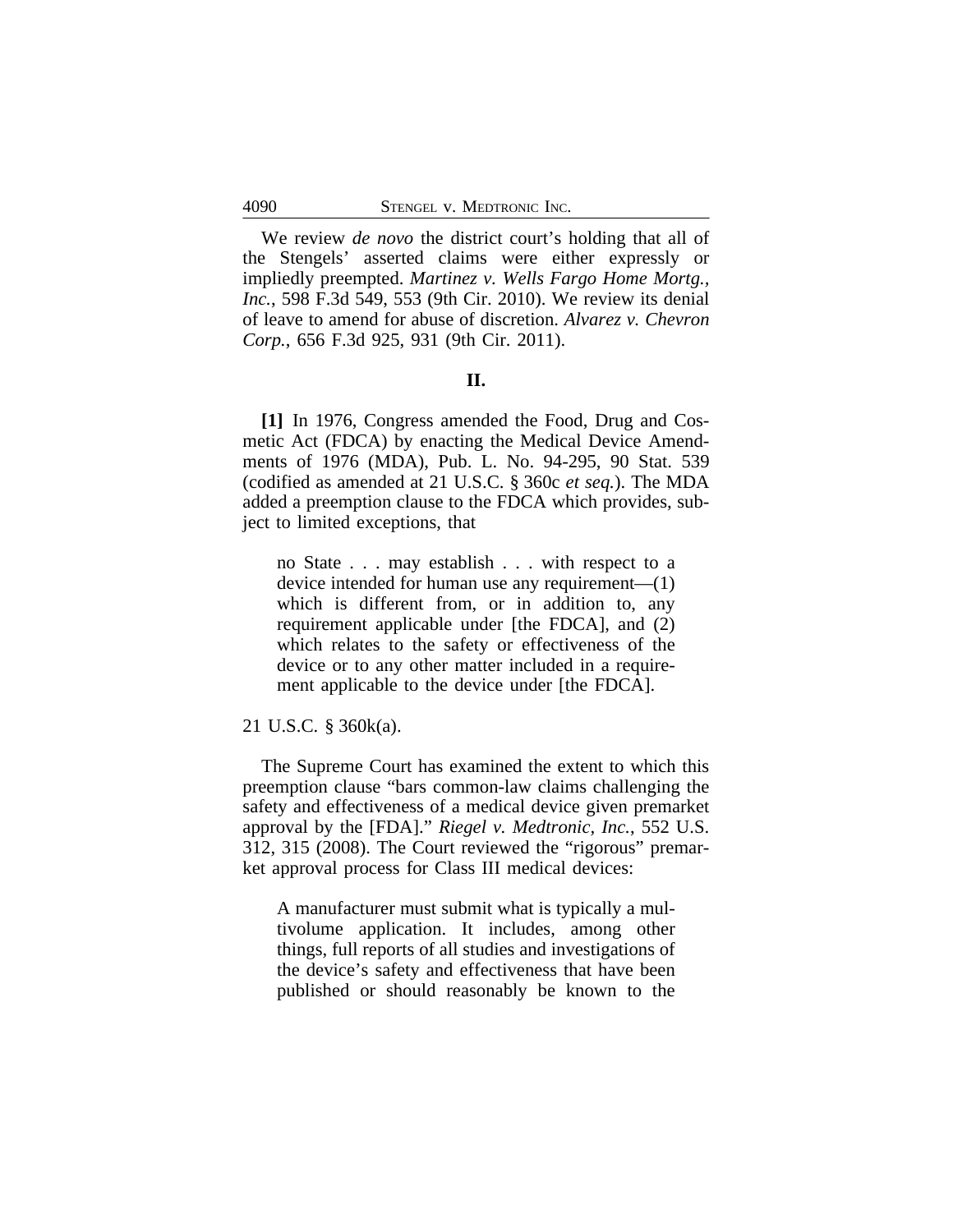applicant; a full statement of the device's components, ingredients, and properties and of the principle or principles of operation; a full description of the methods used in, and the facilities and controls used for, the manufacture, processing, and, when relevant, packing and installation of, such device; samples or device components required by the FDA; and a specimen of the proposed labeling. Before deciding whether to approve the application, the agency may refer it to a panel of outside experts and may request additional data from the manufacturer.

The FDA spends an average of 1,200 hours reviewing each application and grants premarket approval only if it finds there is a reasonable assurance of the device's safety and effectiveness.

*Id.* at 317-18 (internal citations and quotation marks omitted).

The premarket approval process includes review of the device's proposed labeling to evaluate safety and effectiveness under the conditions of use set forth in the label. *Id.* at 318. After a device is approved, "the MDA forbids the manufacturer to make, without FDA permission, changes in design specifications, manufacturing processes, labeling, or any other attribute, that would affect safety or effectiveness." *Id.* at 319. Any changes must be made after FDA approval of an application for supplemental premarket approval, "to be evaluated under largely the same criteria as an initial application." *Id.*

The Court then held that the premarket approval process for Class III devices imposed federal "requirements" applicable to the approved device, that common law tort duties constituted state "requirements," and that the "safety and effectiveness" of the device was the subject of the plaintiff 's common law claims. *Id.* at 322-23. The Court recognized that section "360k does not prevent a State from providing a damages remedy for claims premised on a violation of FDA regula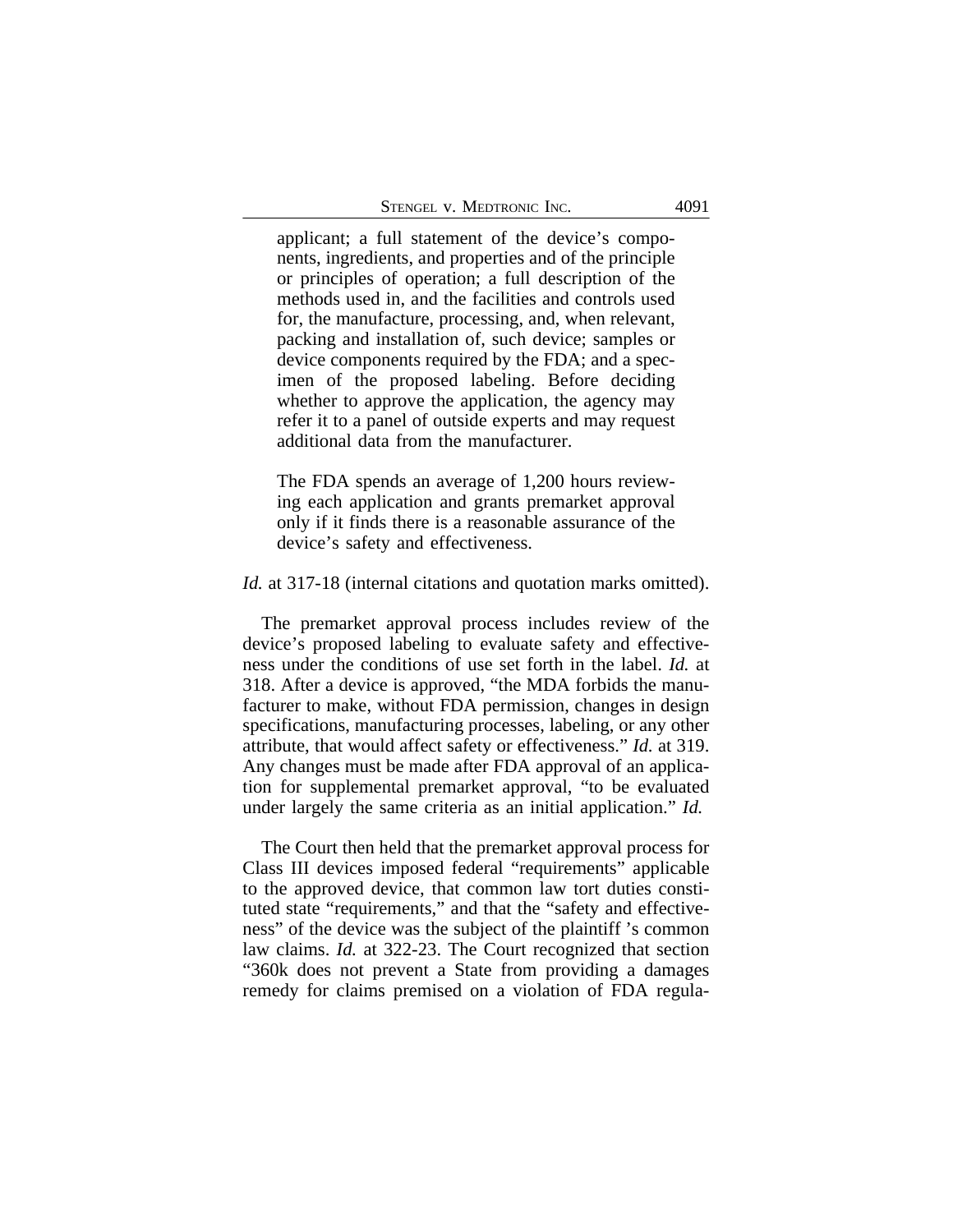tions" because "the state duties in such a case 'parallel,' rather than add to, federal requirements." *Id.* at 330, *quoting Medtronic, Inc. v. Lohr*, 518 U.S. 470, 495 (1996). Because the plaintiff asserted that the defendant's device "violated state tort law notwithstanding compliance with the relevant federal requirements," the Court held their claims to be expressly preempted. *Id.*

**[2]** The Stengels' claims, as they appear in the initial complaint, are expressly preempted under section 360k and *Riegel*. The claims generally challenged the safety and effectiveness of Medtronic's pump without any hint of an allegation that Medtronic's conduct violated FDA regulations. To be successful, the claims would have required the trier of fact, as a matter of state tort law, to conclude that the device should have either been designed differently from what the FDA required through premarket approval, or labeled with warnings different from what the FDA required. Therefore, the district court correctly dismissed the Stengels' initial complaint.

**[3]** The claims alleged in Stengels' proposed amended complaint are also expressly preempted to the extent they rely on the theory that Medtronic should have sent a medical device correction notice to physicians, whether or not the FDA ordered it, because FDA regulations permitted Medtronic to send the notice without prior FDA approval. *See* 21 C.F.R. § 814.39(d). The Seventh Circuit has addressed this precise question. It held: "Where a federal requirement permits a course of conduct and the state makes it obligatory, the state's requirement is in addition to the federal requirement and thus is preempted." *McMullen v. Medtronic, Inc.*, 421 F.3d 482, 489 (7th Cir. 2005). We agree that such a requirement is expressly preempted.

#### **III.**

**[4]** However, portions of the claims in the Stengels' proposed amended complaint could be interpreted to survive express preemption. The proposed complaint alleged: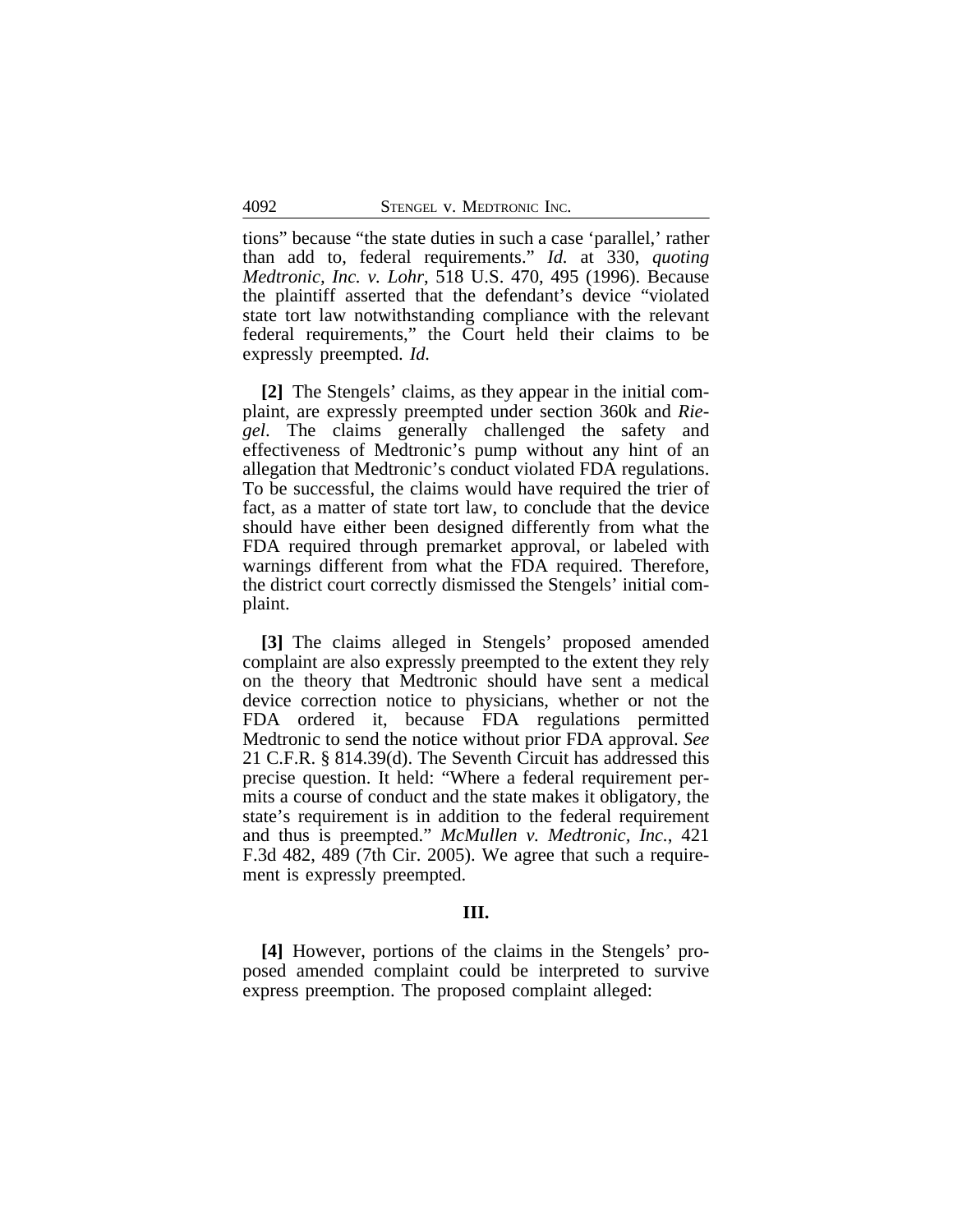Under federal law and regulation, [Medtronic] was under a continuing duty to monitor the product after premarket approval and to discover and report to the FDA any complaints about the product's performance and any adverse health consequences of which it became aware and that are or may be attributable to the product.

Substitute Amended Complaint, ¶ 13, ECF No. 22-1 (*citing* 21 U.S.C. § 360i (requirement to maintain and submit information as required by regulation); 21 C.F.R. § 803.50 (requirement to submit reports); 21 C.F.R. § 820.198(a) (requirement to establish procedures for reviewing complaints)). Because of Medtronic's negligent failure to perform these duties, the Stengels alleged, its pump became defective and unfit for its intended purpose. *Id.* ¶ 20. To the extent Medtronic's alleged violations of FDA regulations are actionable under state law, the state obligations parallel the federal requirements, and thus are not expressly preempted.

**[5]** Nonetheless, this theory in the Stengels' amended complaint which survives express preemption ultimately fails because the claims are impliedly preempted under *Buckman Co. v. Plaintiffs' Legal Committee*, 531 U.S. 341 (2001). In *Buckman*, the plaintiffs alleged that the defendant made fraudulent misrepresentations to the FDA regarding the intended use of its bone screws and that the devices were improperly given market clearance as a result. *Id.* at 346-47. The Supreme Court held that the claims were preempted because, although the defendant had allegedly violated federal requirements, allowing the plaintiffs to bring a state cause of action to remedy the injuries caused by the violations would interfere with the congressional scheme. *Id*. As the Court explained, "the federal statutory scheme amply empowers the FDA to punish and deter fraud against the Administration, and . . . this authority is used by the Administration to achieve a somewhat delicate balance of statutory objectives" which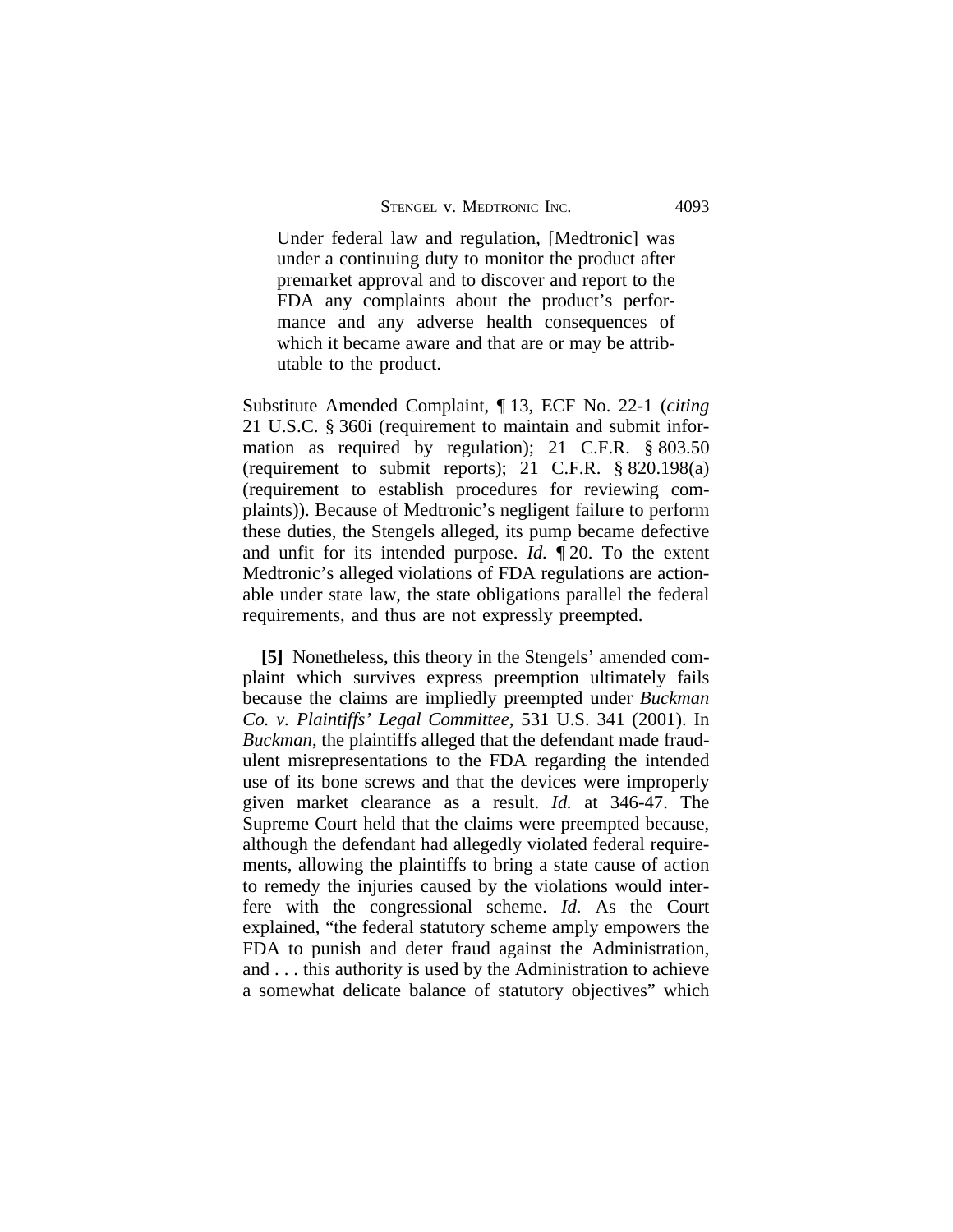"can be skewed by allowing fraud-on-the-FDA claims under state tort law." *Id*. at 348.

The Court observed that "[t]he FDCA leaves no doubt that it is the Federal Government rather than private litigants who are authorized to file suit for noncompliance with the medical device provisions." *Id.* at 349 n.4, *citing* 21 U.S.C. § 337(a) (no private right of action to enforce FDCA). The Court held that "[s]tate-law fraud-on-the FDA claims inevitably conflict with the FDA's responsibility to police fraud consistently with the Administration's judgment and objectives." *Id.* at 350. The Court distinguished *Medtronic, Inc. v. Lohr*, 518 U.S. 470 (1996), in which the Court previously held certain negligence claims not to be expressly preempted under the FDCA. 531 U.S. at 352-53. It reasoned that "the [*Lohr*] claims arose from the manufacturer's alleged failure to use reasonable care in the production of the product, not solely from the violation of FDCA requirements," whereas the *Buckman* fraud claims "exist solely by virtue of the FDCA disclosure requirements." 531 U.S. at 352-53.

There is no meaningful distinction between the Stengels' failure-to-warn claims and the "fraud-on-the-FDA" claims held to be preempted in *Buckman*. Therefore, following *Buckman*, we hold that the Stengels' claims are impliedly preempted.**<sup>1</sup>** The Stengels' theory is that if Medtronic had acted with reasonable care in complying with the regulations that required it to provide information to the FDA, the FDA would have required Medtronic to warn physicians about the danger of inflammation connected to its pump and Stengel could have avoided the injury caused by the pump. *See* 21 U.S.C. § 360h(a). This is precisely the same theory that was rejected in *Buckman*. The only difference is that, in *Buckman*, the

<sup>&</sup>lt;sup>1</sup>The dissent argues that because the Stengels' claims are not expressly preempted under *Lohr*, they cannot be impliedly preempted under *Buckman*. This is not the law. *Lohr* does not determine the scope of implied preemption because it never considered the issue.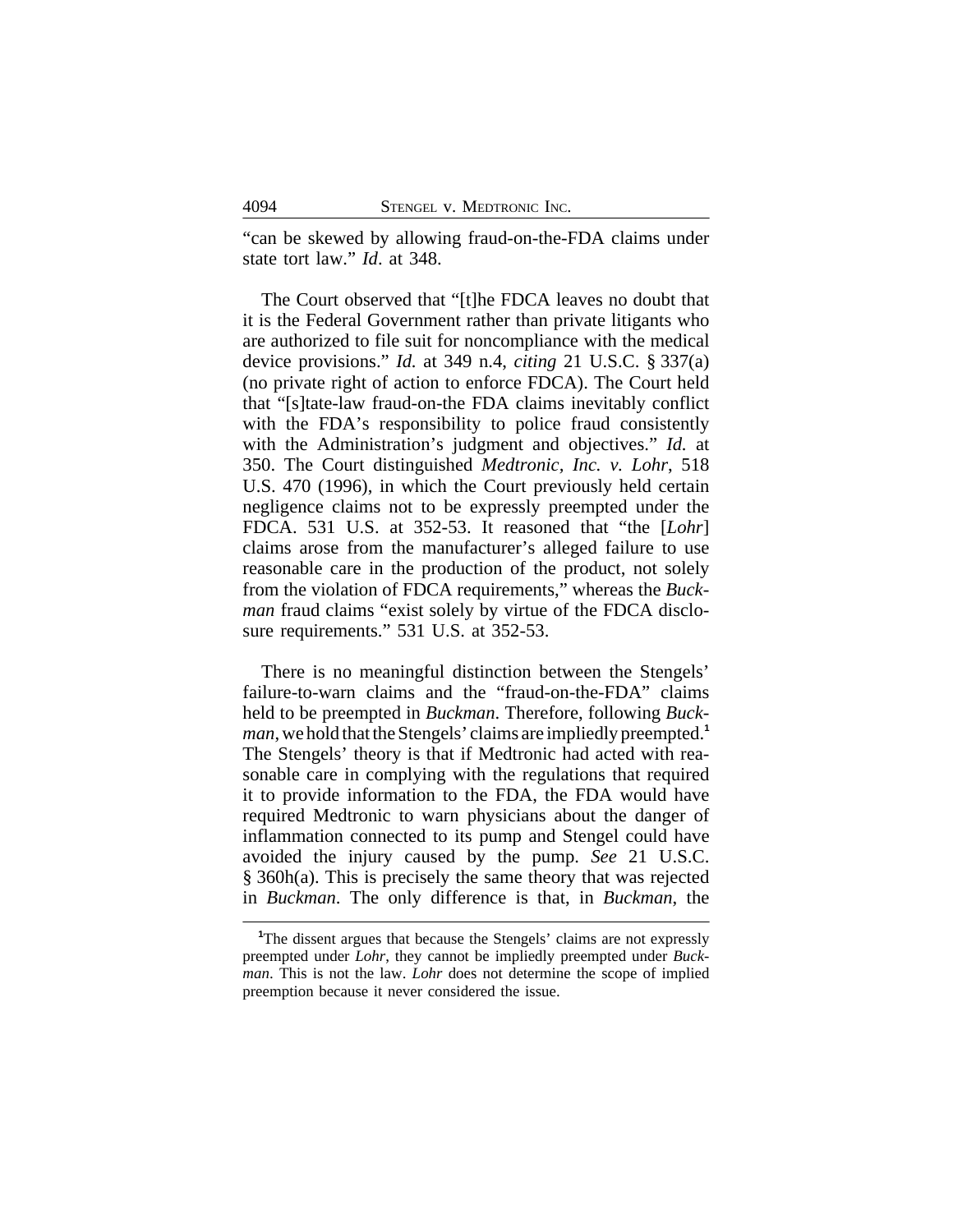| STENGEL V. MEDTRONIC INC.<br>4095 |  |
|-----------------------------------|--|
|-----------------------------------|--|

defendant allegedly misinformed the FDA overtly by providing false information, whereas here the defendant allegedly misinformed the FDA tacitly by failing to report information that it had a duty to report. The policing of such conduct in both instances is committed exclusively to the federal government, and recognizing a state cause of action based on such conduct would conflict with the statutory scheme established by Congress. *Cf. Cupek v. Medtronic, Inc.*, 405 F.3d 421, 423-24 (6th Cir. 2005) (negligence per se claim due to "failure to comply with [FDA] conditions of approval" preempted because it was a "disguised fraud on the FDA claim").

The federal regulations that Medtronic is alleged to have violated impose detailed reporting requirements with respect to a broad category of information. For example, a manufacturer must report to the FDA information the manufacturer becomes aware of, from any source, that reasonably suggests that its device may have caused or contributed to a serious injury. 21 C.F.R. § 803.50. This report must be made no later than 30 days after the day the manufacturer receives or becomes aware of the information. Section 803.50(a). The FDA considers information that is reasonably known to the manufacturer to include any information that the manufacturer can obtain by contacting the initial reporter or by testing the device. Section 803.50(b). A manufacturer must investigate each adverse event and evaluate the cause of the event. Section 803.50(b)(3). If the manufacturer cannot submit complete information in a report, it must provide a statement explaining why the information was incomplete and the steps taken to obtain the information. *Id.* Regulations also require a manufacturer to maintain complaint files and establish procedures for receiving, reviewing, and evaluating complaints by a formally designated unit. 21 C.F.R. § 820.198. These procedures must ensure that all complaints are processed in a uniform and timely manner, and that oral complaints are documented upon receipt. Section 820.198(a). A manufacturer must review and evaluate all complaints to determine whether an investigation is necessary, and if it chooses not to investi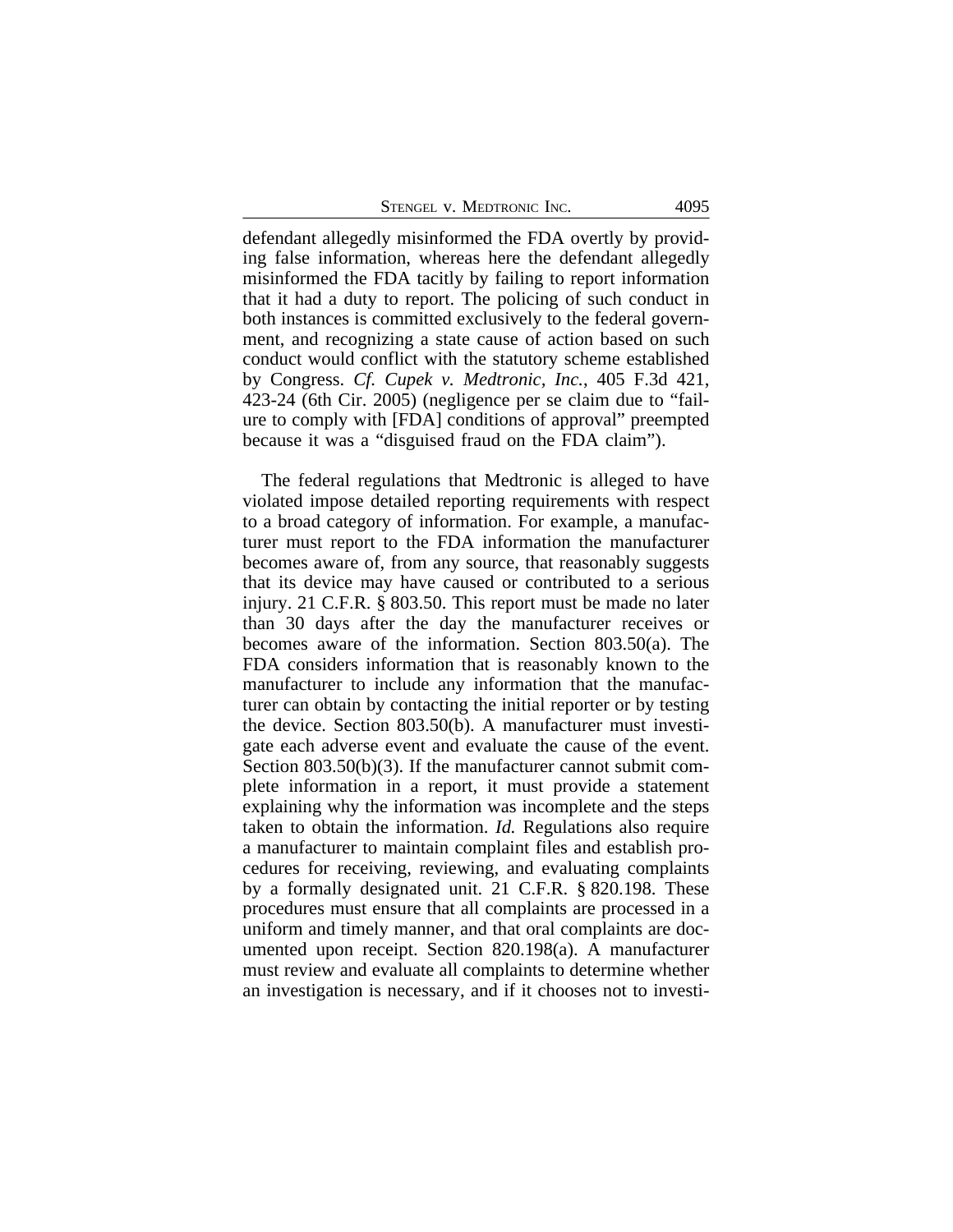gate, must record its reasons and the name of the individual responsible for a decision not to investigate. Section 820.198(b). When a complaint describes an event that must be reported to the FDA, the records of the investigation must contain enumerated categories of information and must be maintained in a separate portion of the complaint files or otherwise clearly identified. Section 820.198(d), (e). If the FDA determines that a notification to physicians is necessary to eliminate an unreasonable risk of substantial harm to the public health, the FDA can order the manufacturer to issue the notification after consulting with the manufacturer. 21 U.S.C.  $§$  360h(a).

In contrast, Arizona common law imposes liability on a manufacturer that fails to exercise reasonable care to inform a consumer of its product's dangerous condition or of the facts that make the product likely to be dangerous, if the manufacturer knows or has reason to know that the product is likely to be dangerous and has no reason to believe that the consumer will realize its dangerous condition. *Anguiano v. E.I. Du Pont De Nemours & Co., Inc.*, 44 F.3d 806, 811-12 (9th Cir. 1995). The federal regulations that Medtronic is alleged to have violated, which require investigation and disclosure to the FDA in a particular manner so that the FDA can make a decision whether notification of consumers is necessary, are not tied to this general duty to warn consumers under Arizona law. Thus, the Stengels' failure-to-warn claims, to the extent they survive express preemption, exist solely by virtue of the FDCA disclosure requirements and are, therefore, impliedly preempted.

**[6]** Nothing in our holding requires preemption of all state claims challenging the safety of a medical device that has received premarket approval. But as another court aptly put it, it is "a narrow gap through which a plaintiff 's state-law claim must fit if it is to escape express or implied preemption." *In re Medtronic, Inc., Sprint Fidelis Leads Prods. Liab. Litig.*, 623 F.3d 1200, 1204 (8th Cir. 2010), *quoting Riley v. Cordis*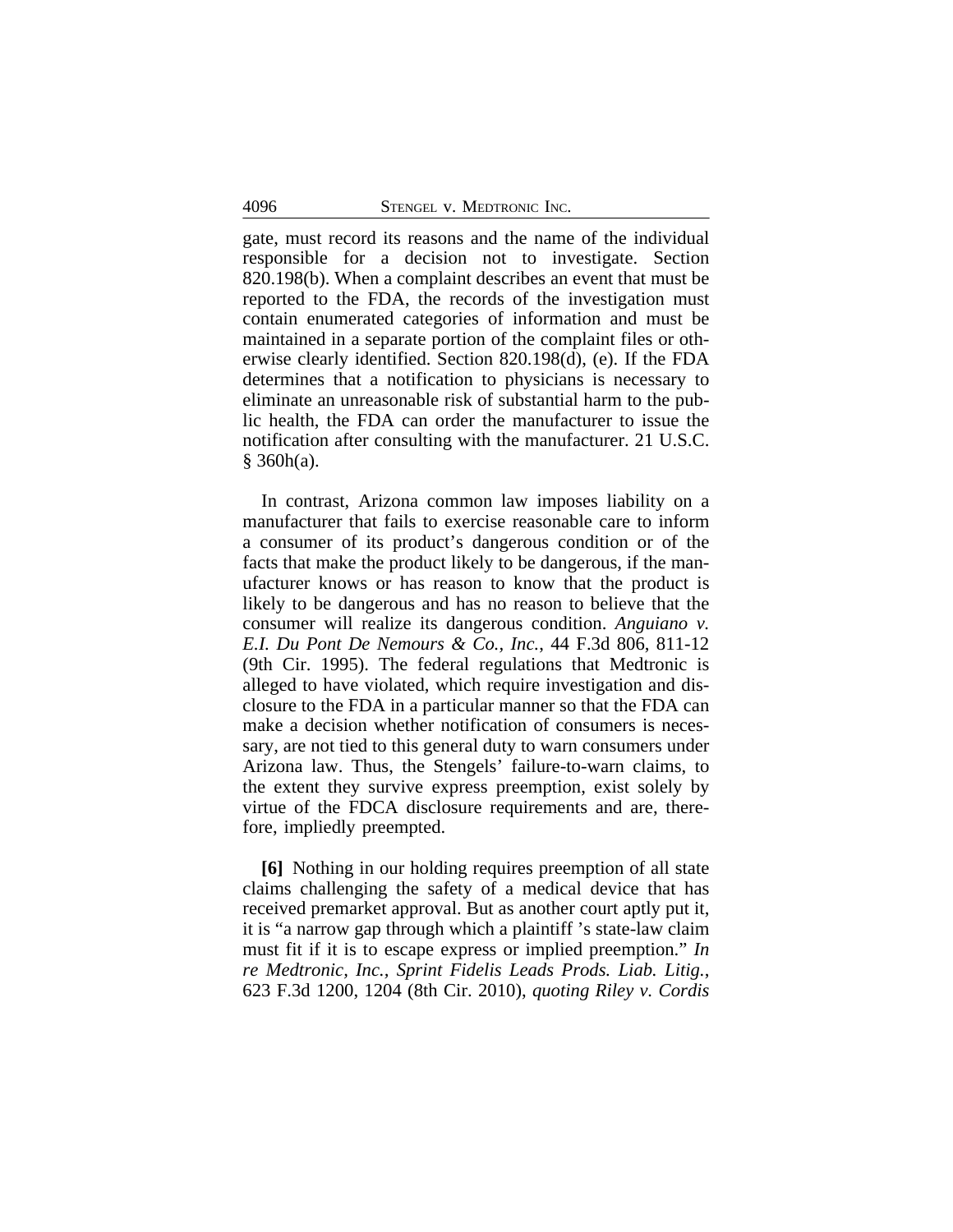| STENGEL V. MEDTRONIC INC. |  | 4097 |
|---------------------------|--|------|
|---------------------------|--|------|

*Corp.*, 625 F. Supp. 2d 769, 777 (D. Minn. 2009). At least some claims have proven capable of passing through that gap. For instance, in *Bausch v. Stryker Corp.*, the Seventh Circuit held that state claims based on manufacturing defects were not preempted under *Buckman* because, "[w]hile there may not be a 'traditional state tort law' claim for an 'adulterated' product in so many words, the federal definition of adulterated medical devices is tied directly to the duty of manufacturers to avoid foreseeable dangers with their products by complying with federal law." 630 F.3d 546, 557 (7th Cir. 2010). We offer no opinion as to whether a particular state claim that is tied directly to compliance with federal law would be preempted under *Buckman*. In this case, the duty of manufacturers under federal law to report to the FDA information regarding their devices is not tied directly to the duty of manufacturers under state law to warn consumers of a device's dangerous condition. On the contrary, the enforcement of the duty to report is an element of the federal scheme that is committed solely to the federal government.

The Stengels contend that *Buckman* is distinguishable because it only requires preemption of fraud-on-the-FDA-type claims where the FDA has not previously determined that the manufacturer violated federal reporting requirements. A warning letter from the FDA to Medtronic was attached to the proposed amended complaint, and shows that the FDA had already determined that Medtronic violated its federal disclosure obligations. Thus, the Stengels contend, they could prove their claims without second-guessing the FDA's decision making.

We are not convinced by the Stengels' attempt to distinguish *Buckman* because it is based on the concurrence in *Buckman*, which disagreed with the majority specifically because the majority did not take the position now advocated by the Stengels. *See* 531 U.S. at 354 (Stevens, J., concurring in the judgment). The *Buckman* majority's rationale, unlike the concurrence's, was not solely based on a desire to avoid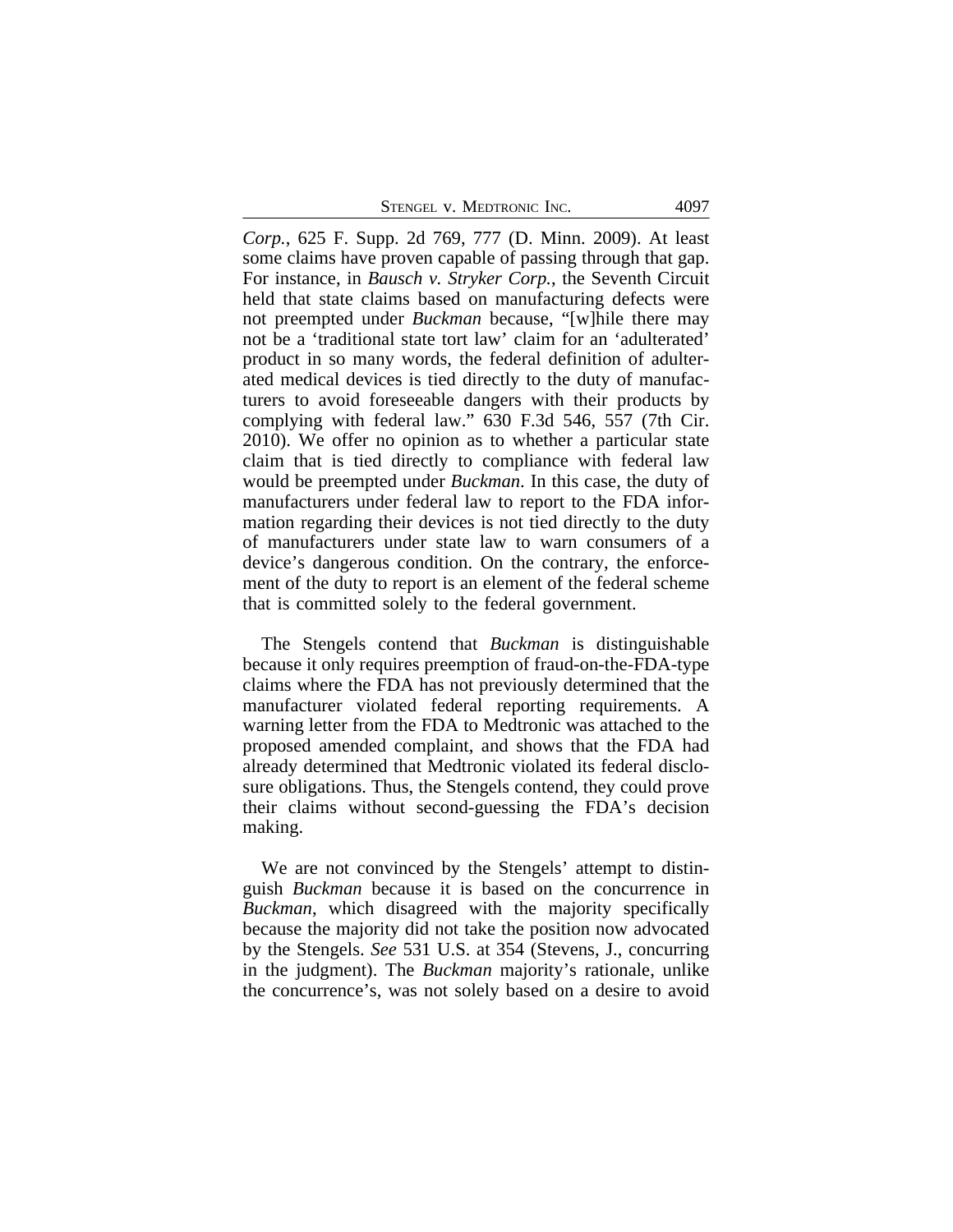jurors second-guessing the FDA's decision making; it was also based on the idea that state fraud-on-the-FDA claims would "exert an extraneous pull on the scheme established by Congress," in which the FDA was supposed to enforce the FDCA's disclosure requirements. *Id.* at 353 (majority opinion). The majority's rationale remains relevant in this case, even where the FDA has issued a warning letter describing Medtronic's regulatory violations.

We acknowledge that there is a division among the circuits whether state failure-to-warn claims are preempted by *Buckman*. On one hand, the Eighth Circuit has held that federal law impliedly preempts a state failure-to-warn claim to the extent the claim is based on the defendant's failure to provide the FDA with sufficient information and failure to file adverse event reports timely. *See In re Medtronic*, 623 F.3d at 1205- 06. On the other hand, the Fifth Circuit has held that a state failure-to-warn claim is not preempted. *See Hughes v. Boston Scientific Corp.*, 631 F.3d 762, 775-76 (5th Cir. 2011).

*Hughes* is not persuasive. First, it erroneously distinguished *Buckman* on the ground that the plaintiffs in *Buckman* "were attempting to assert a freestanding federal cause of action," *Hughes*, 631 F.3d at 775, notwithstanding that *Buckman* described the claims at issue as seeking damages "under state tort law," *Buckman*, 531 U.S. at 343. *Buckman*'s preemptive reach clearly extends to state law causes of action. *See Nathan Kimmel, Inc. v. DowElanco*, 275 F.3d 1199, 1206 (9th Cir. 2002) (interference with prospective economic advantage claim preempted); *see also PhotoMedex, Inc. v. Irwin*, 601 F.3d 919, 924 (9th Cir. 2010) ("The Supreme Court made clear in *Buckman* that [21 U.S.C. § 337(a)] also limits the ability of a private plaintiff to pursue claims under state law theories where such claims collide with the exclusive enforcement power of the federal government").

Second, *Hughes* distinguished *Buckman* because the claims "[did] not depend on speculation that the FDA would have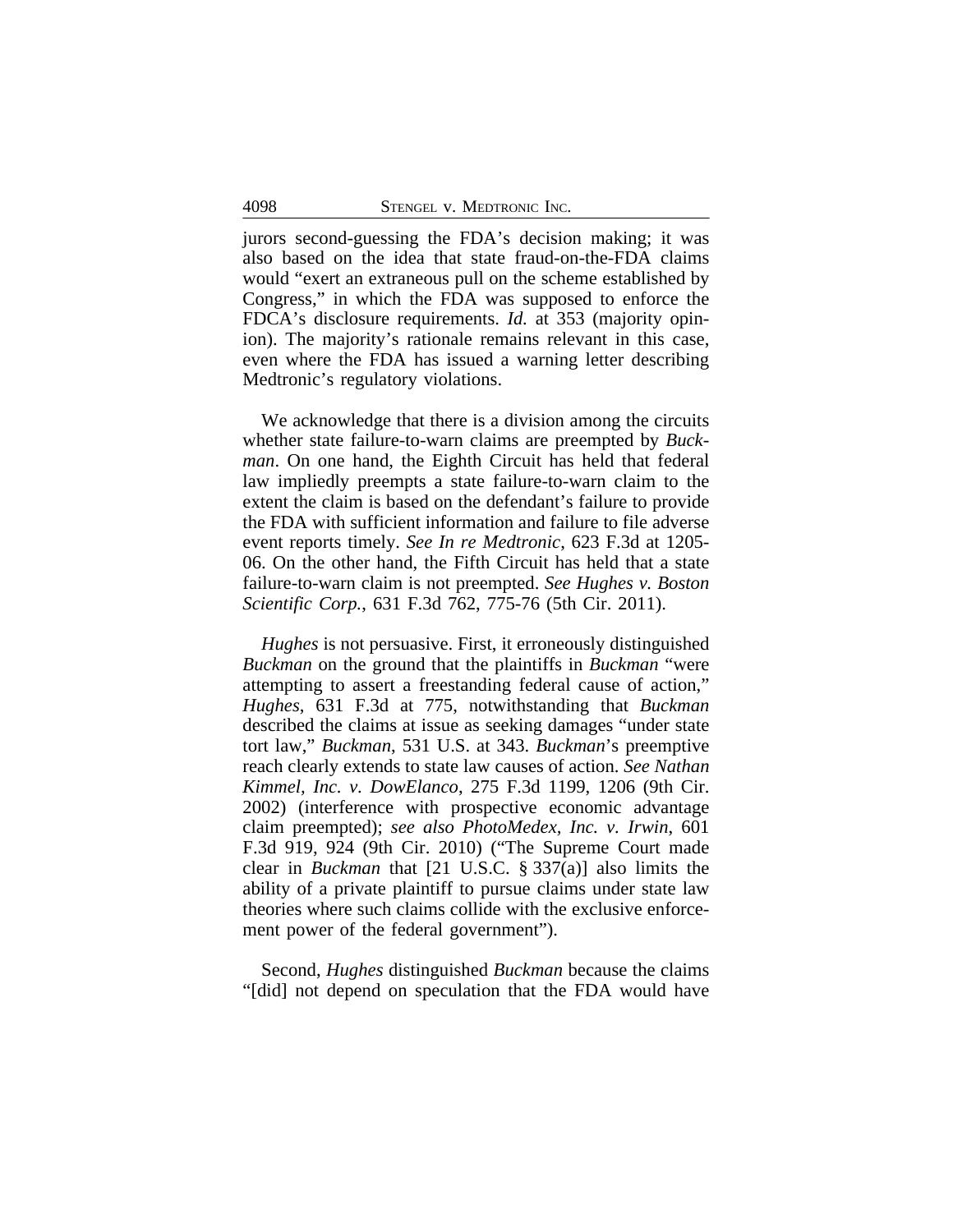taken any particular regulatory action in response to violation of the regulations at issue, as in *Buckman*." *Hughes*, 631 F.3d at 775. But this reasoning follows the rationale adopted by Justice Stevens in his concurrence. *See* 531 U.S. at 354 (Stevens, J., concurring in the judgment). The *Buckman* majority never adopted this limitation on its holding.

**[7]** Third, *Hughes* argued that allowing preemption would be inconsistent with *Riegel*'s recognition that "parallel" claims are not preempted. 631 F.3d at 775. But *Riegel* established only that such claims would not be *expressly* preempted by section 360k. 552 U.S. at 330. Since the claims before the Court in *Riegel* failed under express preemption, the Court had no reason to discuss implied preemption at all. *See id*. We join the Eighth Circuit in holding that a failure-towarn claim based on failure to provide disclosures to the FDA is impliedly preempted.

#### **IV.**

Finally, we turn to the additional grounds for reversal offered by the Stengels. They argue that the district court should have allowed them to amend their complaint after removal to conform to the federal pleading standard set forth in *Bell Atlantic Corp. v. Twombly*, 550 U.S. 544 (2007). However, the district court did not dismiss the Stengels' complaint on the ground that it did not conform to the *Twombly* standard, but instead on the ground that the Stengels' claims were preempted.

**[8]** Next, the Stengels contend that the district court erred by failing to convert Medtronic's motion to dismiss into a motion for summary judgment and then refusing to grant a continuance for discovery under Federal Rule of Civil Procedure 56(f).**<sup>2</sup>** This contention fails as well. The district court

**<sup>2</sup>** In the 2010 amendments to the Federal Rules of Civil Procedure, the provisions of Rule 56(f) were moved to Rule 56(d) without substantial change.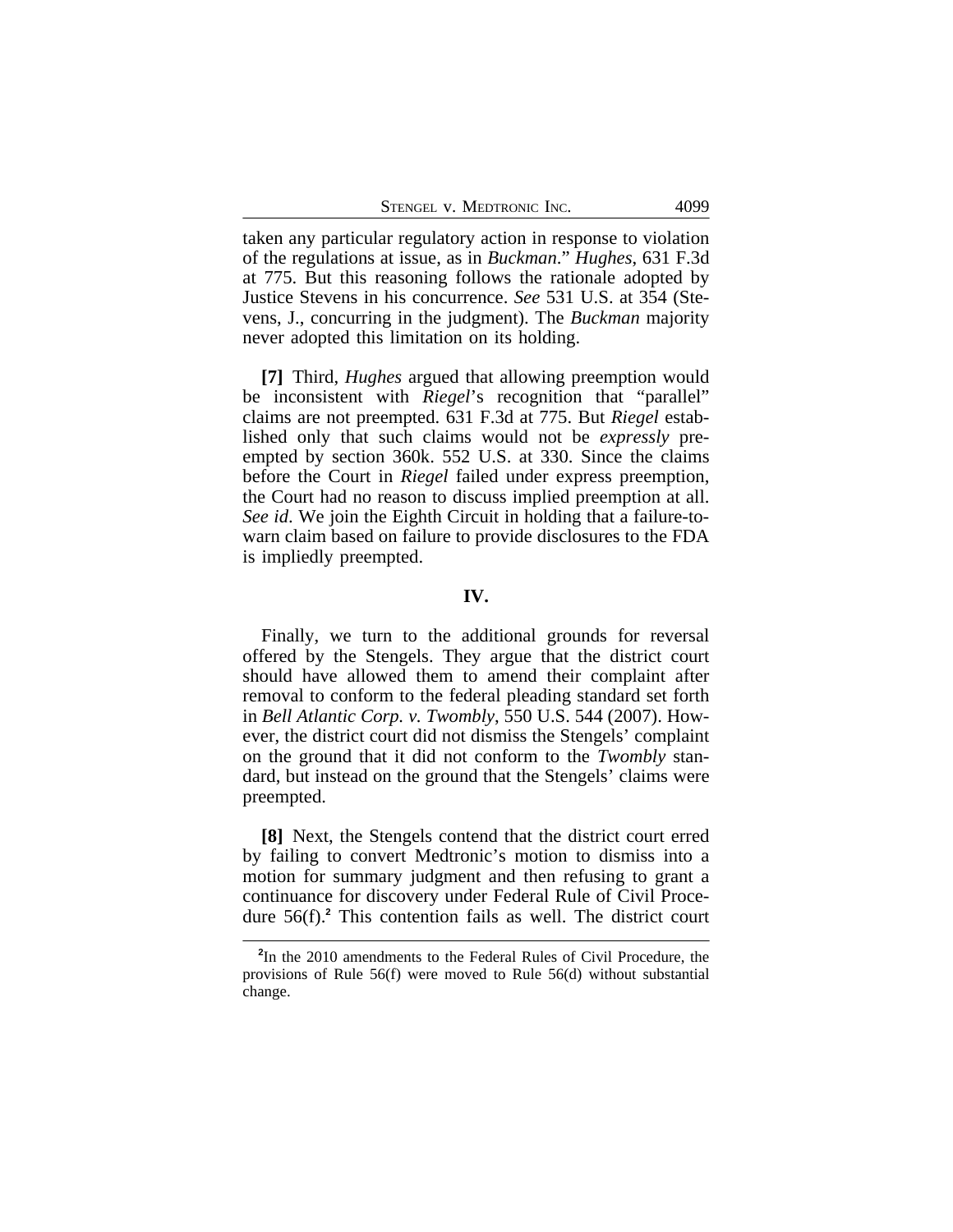took judicial notice of the fact that Medtronic's pain pump received premarket approval as demonstrated by FDA records. A court may consider facts extraneous to a complaint on a motion to dismiss, without converting the motion into one for summary judgment, if such facts are judicially noticeable under Federal Rule of Evidence 201. *Lee v. City of Los Angeles*, 250 F.3d 668, 688-89 (9th Cir. 2001). A court may take judicial notice of a fact that "is not subject to reasonable dispute because it . . . can be accurately and readily determined from sources whose accuracy cannot reasonably be questioned." Fed. R. Evid. 201(b). Because the accuracy of FDA records cannot reasonably be questioned, the premarket approval status of Medtronic's pump is a fact subject to judicial notice. *See Funk v. Stryker Corp.*, 631 F.3d 777, 783 (5th Cir. 2011) (affirming judicial notice of FDA letter granting premarket approval). The district court thus did not abuse its discretion in considering this fact in connection with the motions to dismiss.

Finally, the Stengels contend that the district court erred by not ruling on their request to take judicial notice of Medtronic's correction letter and a document showing that the pump was ultimately recalled in 2008. But the district court did not need to take judicial notice of the correction letter because that document was included as an exhibit to the proposed amended complaint and, therefore, was part of the pleadings. Moreover, regardless of whether judicial notice would have been proper, it was not necessary because the facts that Medtronic sent a correction letter and that the FDA issued a recall on the pump do not affect the preemption analysis. Any error in the district court's failure to rule on the request for judicial notice was harmless and, therefore, is not reversible. *See Sanchez v. Aerovias De Mexico*, *S.A. De C.V.*, 590 F.3d 1027, 1029 (9th Cir. 2010).

#### **V.**

We recognize that it may seem harsh to deny compensation to a person who alleges serious injury from a medical device.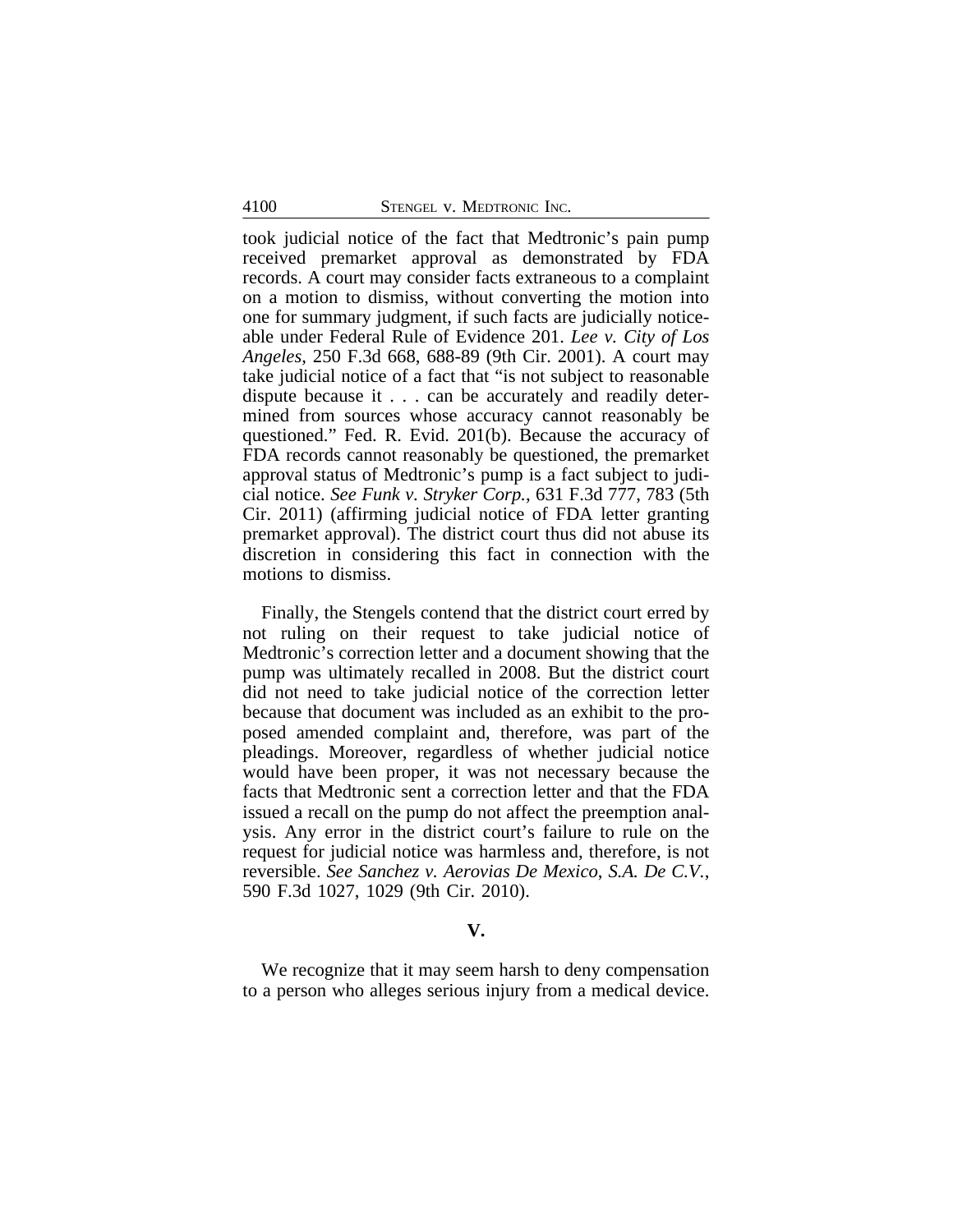But such is the direction from the Supreme Court for cases like the one before us. We are required to follow the Court.

To the extent the Stengels' claims are based on the theory that state law required Medtronic to warn consumers about the dangerous condition of its pain pumps without first receiving an order to do so from the FDA, the state law establishes a requirement different from the requirements of the FDCA. *See* 21 U.S.C. § 360k; *Riegel*, 552 U.S. at 325. To the extent the Stengels' claims are based on a theory that Medtronic caused them injury by failing to comply with its duty to report information to the FDA, their claims threaten to skew the delicate balance of statutory objectives sought to be achieved by the FDCA. *See Buckman*, 531 U.S. at 348. Congress has established the premarket approval process as an important balance between getting help to patients who need it as soon as possible and protecting patients who will use the newly proposed help. Those who have benefitted from this congressional balancing are not before us, but they reap the benefit of Congress's insights. It is a balance we must observe. Any change must be made by Congress itself.

Therefore, we hold that even if some of the Stengels' claims can be interpreted to escape express preemption, they cannot be interpreted to escape implied preemption. The district court correctly held that the Stengels' proposed amendment was futile, and therefore did not abuse its discretion in denying leave to amend. *See Alvarez*, 656 F.3d at 935.

# **AFFIRMED.**

NOONAN, Circuit Judge, dissenting:

The issue that this court must address is serious and the magnitude of its potential implications is great: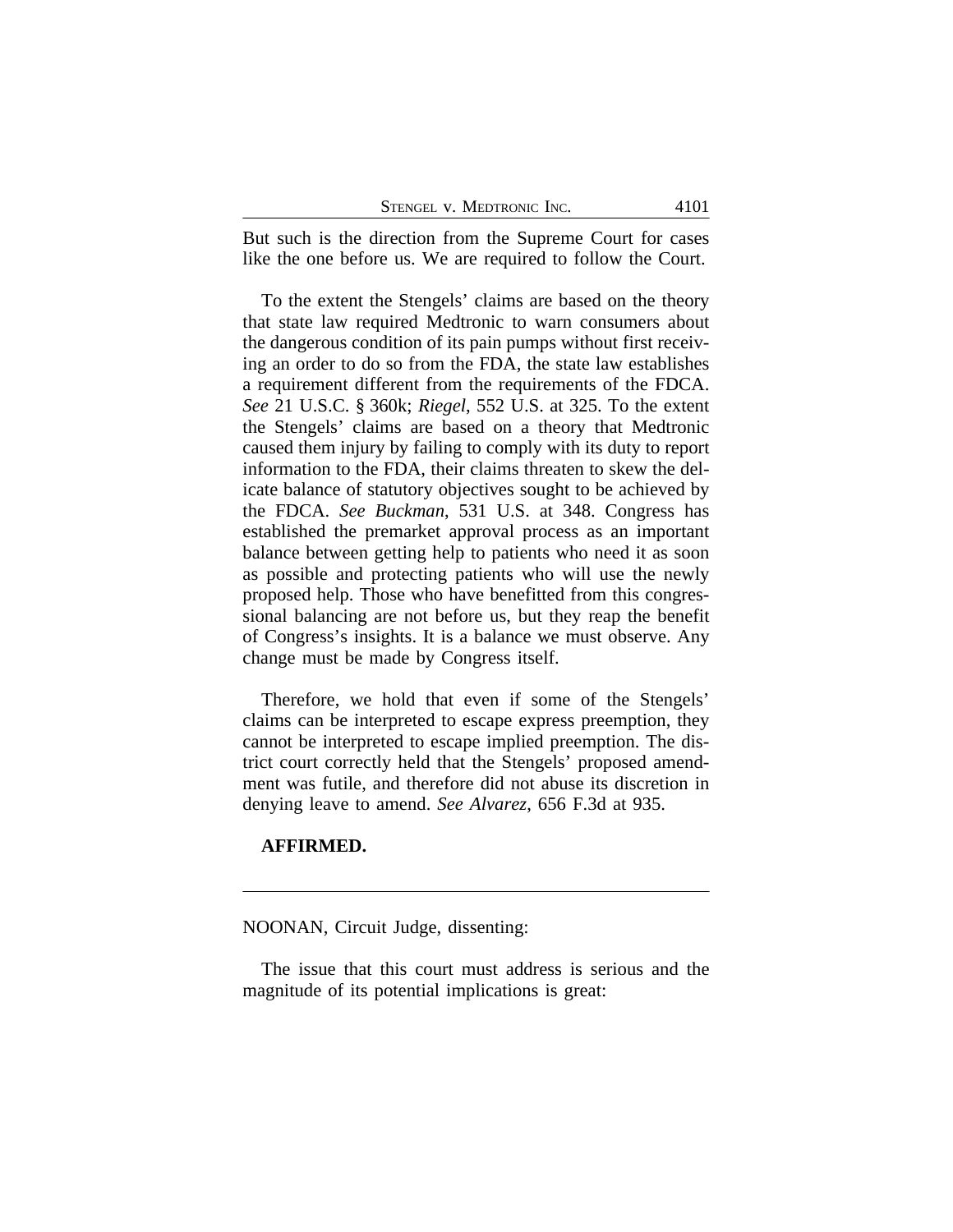From 2000 through 2011, more than 150 new high-risk medical devices were approved by the Food and Drug Administration (FDA) through the premarket approval known as PMA) process, and an additional 600 devices were cleared through the less demanding 510(k) process, in four medical specialty areas (cardiovascular care, neurology, obstetrics and gynecology, and orthopedics; see graph Numbers of High-Risk (Class III) Medical Devices Approved or Cleared by the FDA in Cardiovascular Care, Neurology, Obstetrics and Gynecology, and Orthopedics, 2000-2011.).

"Postmarketing Surveillance of Medical Devices – Filling in the Gaps," Frederic S. Resnic, M.D., and Sharon-Lise T. Normand, Ph.D., February 14, 2012 (10.1056/NEJMp1114865).

Has Congress or the Supreme Court created such freedom from liability for the manufacturers of such sensitive devices that only in nonexistent cases are the manufacturers subject to suit for damages? Are individuals injured by the malfunction of such devices without remedy against the manufacturers of them? That appears to be the conclusion of this court today with its holding that the MDA explicitly preempts and implicitly preempts any state remedy of damages for violation of a state requirement paralleling the MDA.

This conclusion, astonishing in its comprehensiveness, is equally astonishing in the light of binding federal law as determined by the United States Supreme Court.

*The law*. In a case involving the defendant in our case, the Court held:

Nothing in § 360k denies Florida the right to provide a traditional damages remedy for violations of common-law duties when those duties parallel federal requirements. Even if it may be necessary as a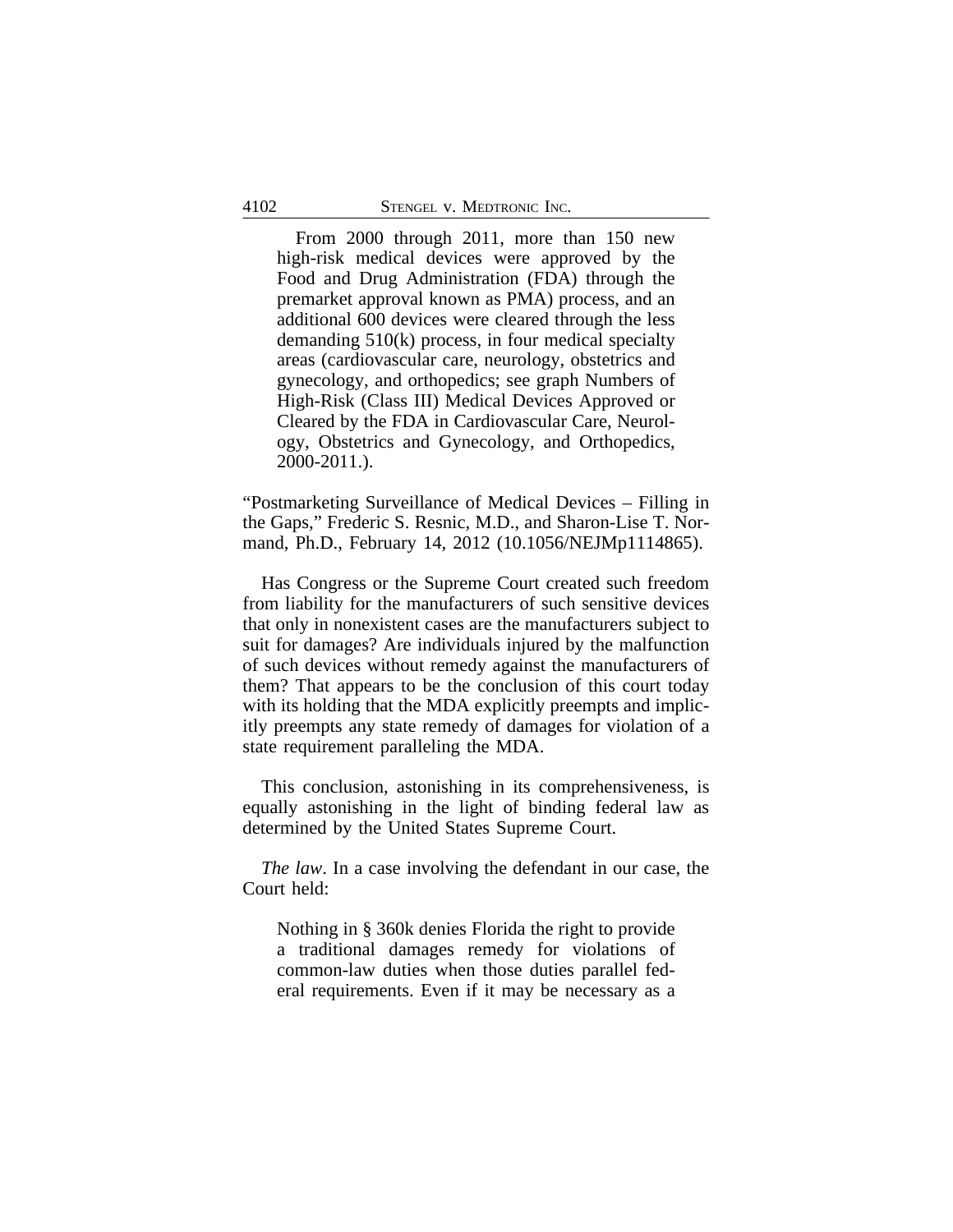matter of Florida law to prove that those violations were the result of negligent conduct, or that they created an unreasonable hazard for users of the product, such additional elements of the state-law cause of action would make the state requirements narrower, not broader, than the federal requirement. While such a narrower requirement might be "different from" the federal rules in a literal sense, such a difference would surely provide a strange reason for finding preemption of a state rule insofar as it duplicates the federal rule. The presence of a damages remedy does not amount to the additional or different "requirement" that is necessary under the statute; rather, it merely provides another reason for manufacturers to comply with identical existing "requirements" under federal law.

#### *Medtronic, Inc. v. Lohr,* 518 U.S. 470, 495 (1996).

As the Supreme Court puts it, "common law duties" not pre-empted by the express terms of the MDA may "parallel" the MDA. Such "common law duties" cannot amount to zero because the states may provide a remedy for their breach. *See id.* Literally, as the Supreme Court also points out, the state may add an element to the state cause of action without destroying the parallel with the federal requirement. *Id.*

This magisterial exposition of the statute by the Supreme Court sets out what the Supreme Court has consistently held and what is necessary for the correct decision of our case. *Nothing* in the statute prevents provision by a state of "a traditional damages remedy" for violation of "state duties" that parallel the federal requirements.

The exception to pre-emption stated by the Court in *Lohr* was restated by the Court in yet another case involving the present defendant: "§ 360k does not prevent a State from providing a damages remedy for claims premised on a violation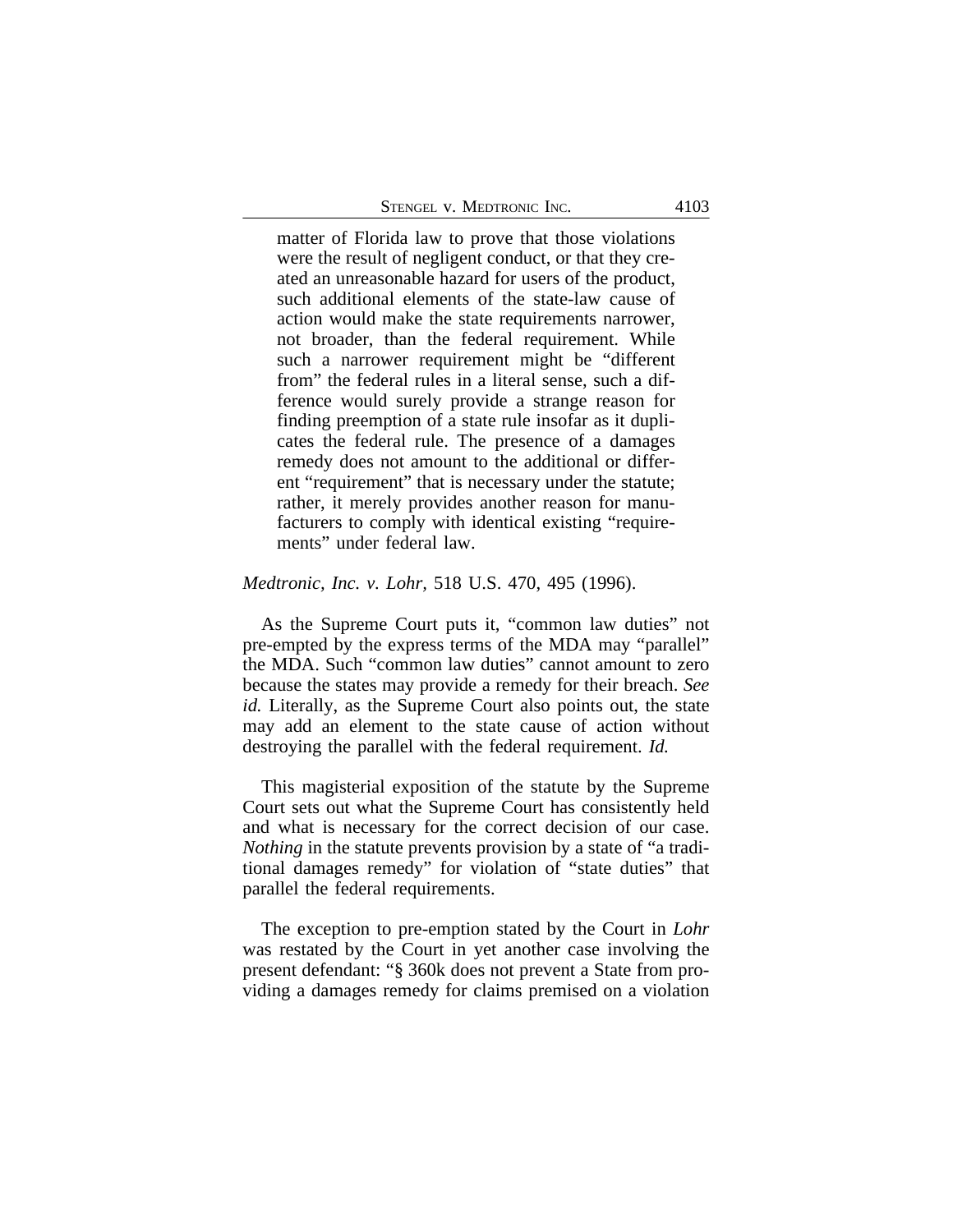of FDA regulations; the state duties in such a case 'parallel,' rather than add to, federal requirements." *Riegel v. Medronic*, 552 U.S. 312, 330 (2008) (citing and quoting *Lohr*, 518 U.S. at 495).

Pellucidly, the Supreme Court has twice interpreted the MDA and held states may provide a damages remedy. In the language of *Lohr*, it would be "strange" if the Court expressly preserved state remedies from preemption but believed such remedies were implicitly rejected by the statute.

Our court in our present case comes to this strange conclusion by its reading of *Buckman*, 531 U.S. at 353, where the Supreme Court disparaged the notion of an "extraneous pull" on the MDA. This reference to "extraneous pull" was surely a make-weight. A dictum, it does not conform with *Lohr* or stand after *Riegel*. State damages do exert an additional pull for compliance with the MDA.

*Buckman*, 531 U.S. 341, relied on in our case by the majority, predated *Riegel* and carefully distinguished *Lohr*. The plaintiffs in *Buckman* alleged that Medtronic had committed fraud on the FDA. *Buckman*, 531 U.S. at 347. That charge did not allege a state cause of action. Fraud on a federal agency was not a tort that the states had traditionally penalized. *Id.* "To the contrary, the relationship between a federal agency and the entity it regulates is inherently federal in character ...." *Id.* "Accordingly — and in contrast the situations implicating 'federalism concerns and the historic primacy of state regulation of matters of health and safety,' . . . — no presumption against pre-emption obtains in this case." *Buckman,* 531 U.S. at 348 (quoting *Lohr*, 518 U.S. at 485). The Court went on to stamp the state claims in the case as "conflict[ing] with" the MDA and "therefore impliedly pre-empted[] by federal law." *Id*. (footnote omitted).

The fraud-on-the-FDA claims in *Buckman* "exist[ed] solely by virtue of the FDCA disclosure requirements" and did not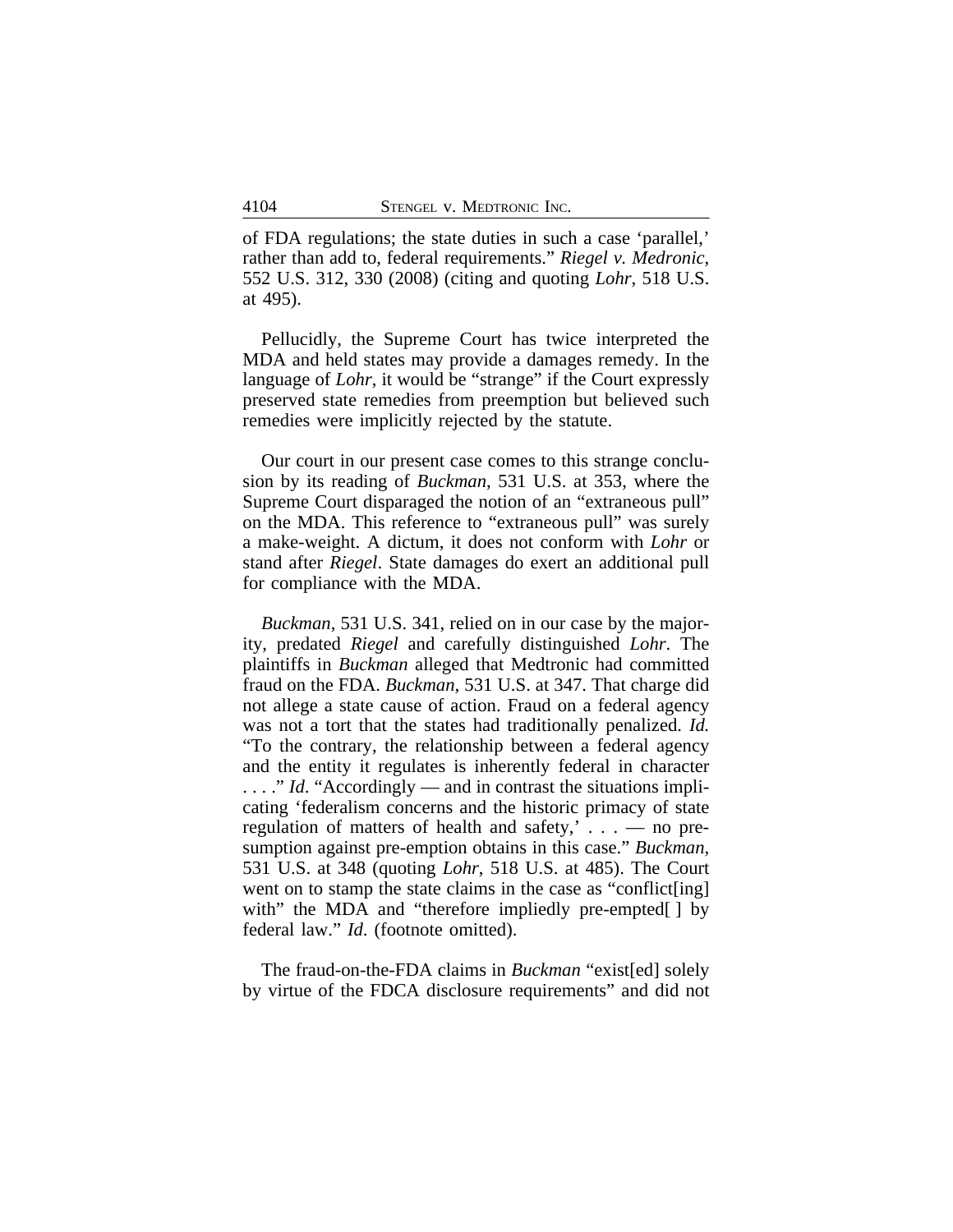STENGEL V. MEDTRONIC INC. 4105

"rely[ ] on traditional state tort law which had predated the federal enactments in question." *Id.* at 353; *see also id.* at 352- 53 (contrasting *Buckman*'s preempted fraud-on-the-FDA claims with the claims in *Lohr*, 518 U.S. at 481, which "arose from the manufacturer's alleged failure to use reasonable care in the production of the product"). The claims in the present case are traditional, free-standing tort claims, analogous to those in *Lohr*.

Not a word in *Buckman* limits *Lohr*. The majority invoke it but do not show that it has application here. *Riegel* demonstrates that *Lohr* is still binding law determined by the United States Supreme Court.

*The federal requirements*. The federal statutory scheme imposes on manufacturers of medical devices a continuous reporting obligation that applies after a device goes to market. 21 U.S.C. § 360i. In its 2008 Warning Letter, detailing the regulatory history, the FDA noted that Medtronic's Educational Brief of July 2003 was "a reportable correction under CFR 806.10(a)(1)." Whatever information Medtronic gave its physician customers, it had not reported its action to the FDA as a correction. The FDA Warning Letter told Medtronic the incidents of formation of an inflammatory mass at the catheter tip between November 2000 and July 2006 "had not yet been communicated to customers," that is, the physicians. The FDA letter told Medtronic that the FDA "disagrees with your conclusion that the July 2003 Educational Brief was not a correction or removal." The new labeling in 2003, the FDA told Medtronic, had not been communicated to physicians "whose patients already had a SynchroMed pump implanted within them." Stengel's doctor was in this category of physicians uninformed of the new information.

These failures of Medtronic to report are identified in the FDA letter as acts in violation of the federal statute and the regulations applying it. Under the FDA's assessment of its conduct, Medtronic was in violation of federal law as early as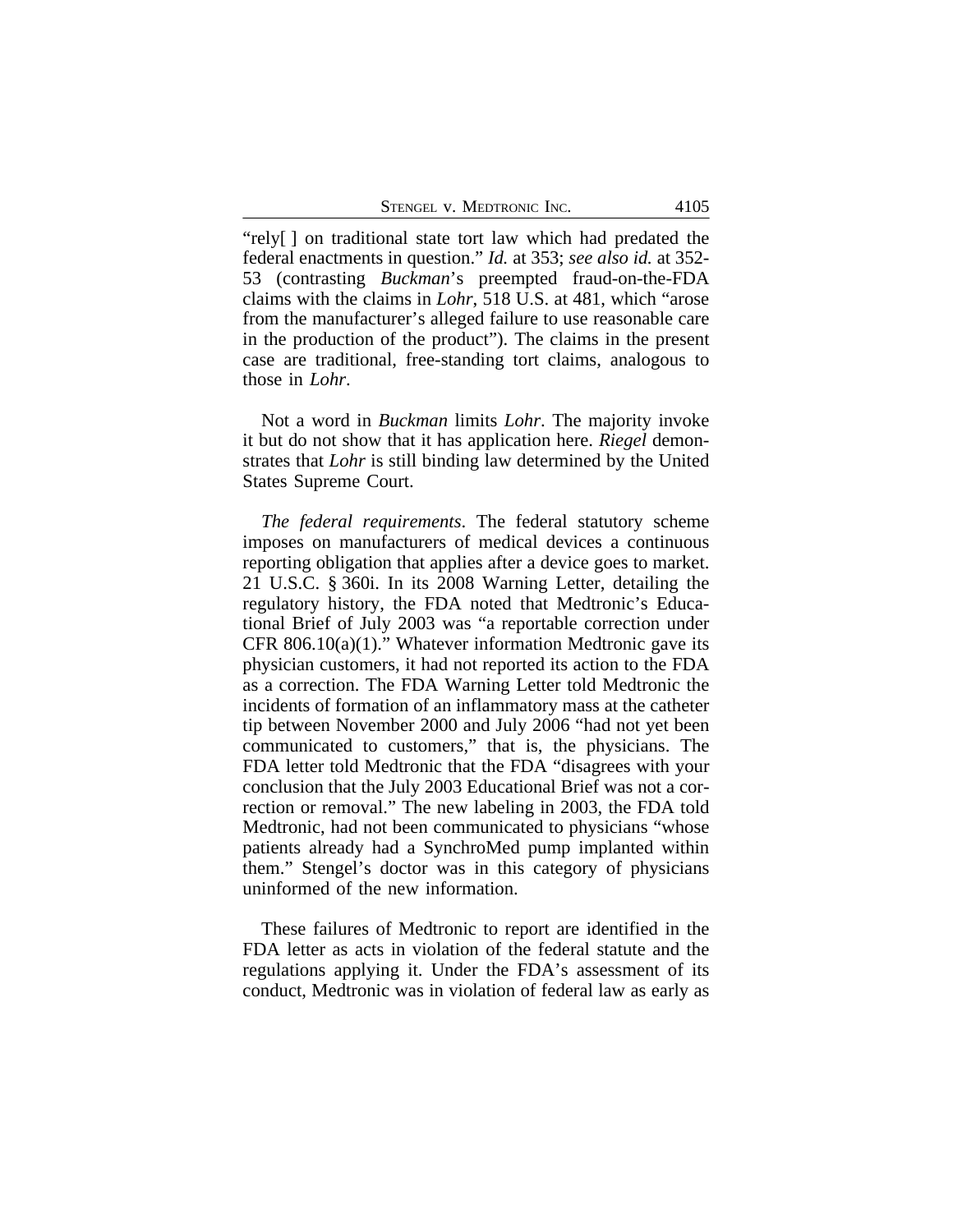2003 because it failed to adequately respond to events indicating that its device posed a specific danger.

*The parallel state claims*. The Stengels sought to amend their original complaint to allege that Medtronic negligently failed "to provide adequate warnings, information, or both, of the risks and hazards of the pain pump[.]" The Arizona Supreme Court has recognized a cause of action based on a manufacturer's failure to remedy or give notice of an unreasonably dangerous condition discovered post-market. *See Readenour v. Marion Power Shovel*, 149 Ariz. 442, 448 (1986) (plaintiff could argue that manufacturer, upon discovering "an unreasonably dangerous condition at any time during the product's history[,]" should have either retrofitted "each of the models already sold or warn[ed] each of the buyers of the existence of the latent danger"). That Medtronic discovered the danger of granuloma formation after the pain pump went to market does not defeat the Stengels' cause of action under Arizona law. *See id.*

Whether the state law claim has elements that further *restrict* its application is of no import. *See Lohr,* 518 U.S. at 495. The Stengels have alleged a valid parallel state law cause of action. Arizona law imposes requirements that parallel the requirements under federal law, and Arizona law provides a remedy in damages for the violation of the state requirement.

*The state claim for damages*. In their proposed amendment, the Stengels sought the state remedy of damages for the injuries suffered by Richard Stengel as a consequence of Medtronic's failure to warn of the danger posed by its pump.

To sum up, the Stengels seek to amend their complaint to assert Arizona requirements that parallel federal requirements under the MDA and for which Arizona provides a remedy in damages. The amendments should be allowed.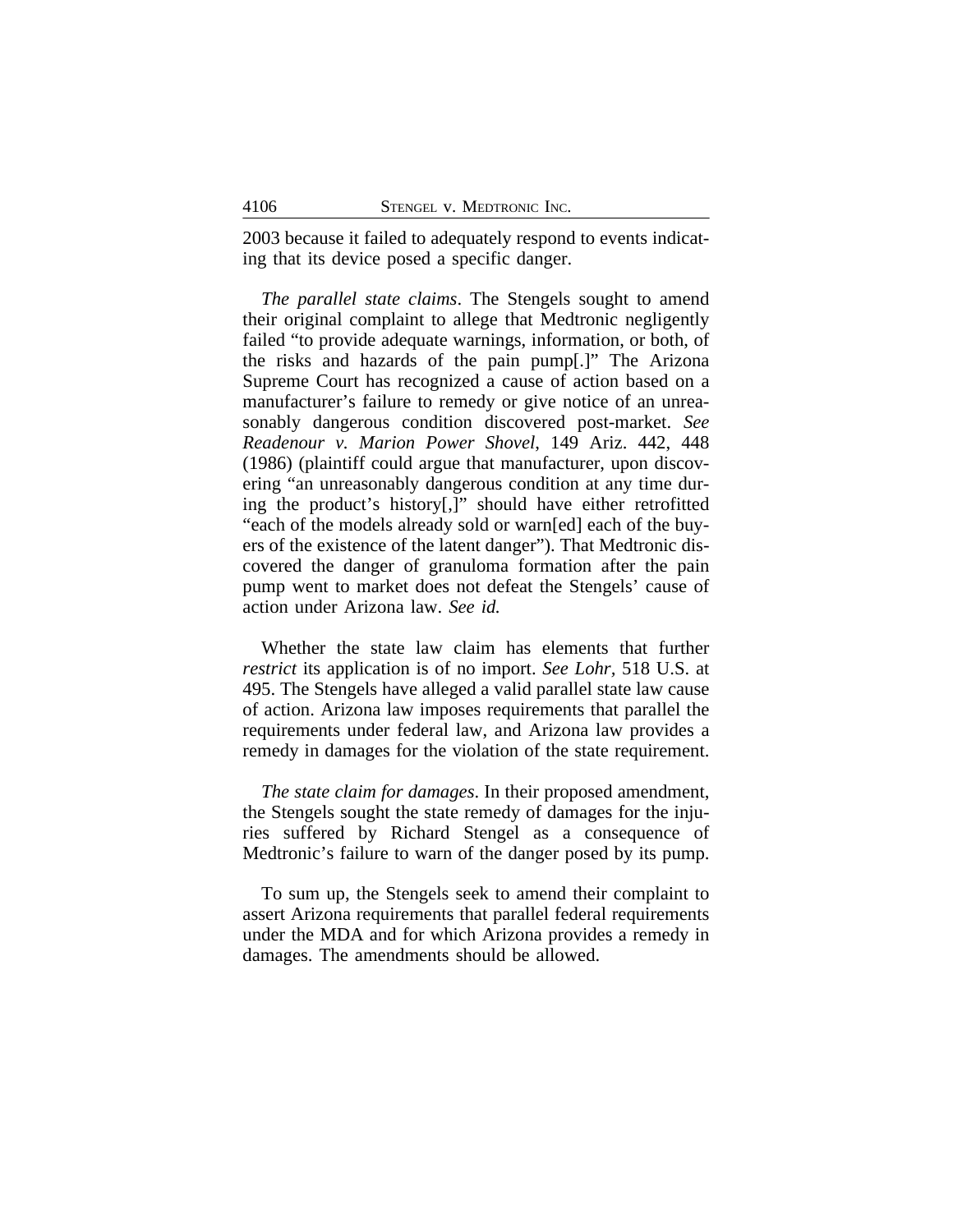## Appendix

The FDA Warning Letter, addressed to the CEO of Medtronic, July 3, 2008, setting out the history of reports of the inflammatory mass, states:

# **A correction or removal conducted to reduce a risk to health posed by a device was not reported in writing to FDA, as required by 21 CFR 806.10(a)(1).**

In July 2003 your establishment sent a letter with an enclosed "EDUCATIONAL BRIEF," entitled "Information about Inflammatory Mass," to SynchroMed customers (physicians). Also enclosed were reprints of two articles published in the December 2002 issue of Pain Medicine and revised labeling for the SynchroMed Technical Manual. FDA defines a "correction" in 21 CFR 806.2(d) as " . . .the repair, modification, adjustment, relabeling, destruction, or inspection (including patient monitoring) of a device without its physical removal from its point of use to some other location." FDA believes that the July 2003 Educational Brief, which was sent to all customers using SynchroMed pumps, meets the definition of "correction" in that the letter provided updated labeling to customers for devices that were already in distribution.

The FDA also believes that the July 2003 Educational Brief is a reportable correction under 21 CFR  $806.10(a)(1)$  in that the letter contained specific information intended to reduce the risk to health posed by the device. For example, the July 2003 Educational Brief specifically states that "[i]f an inflammatory mass is detected in its clinical course, prompt discontinuation of opioid delivery into the mass may cause it to shrink or disappear without the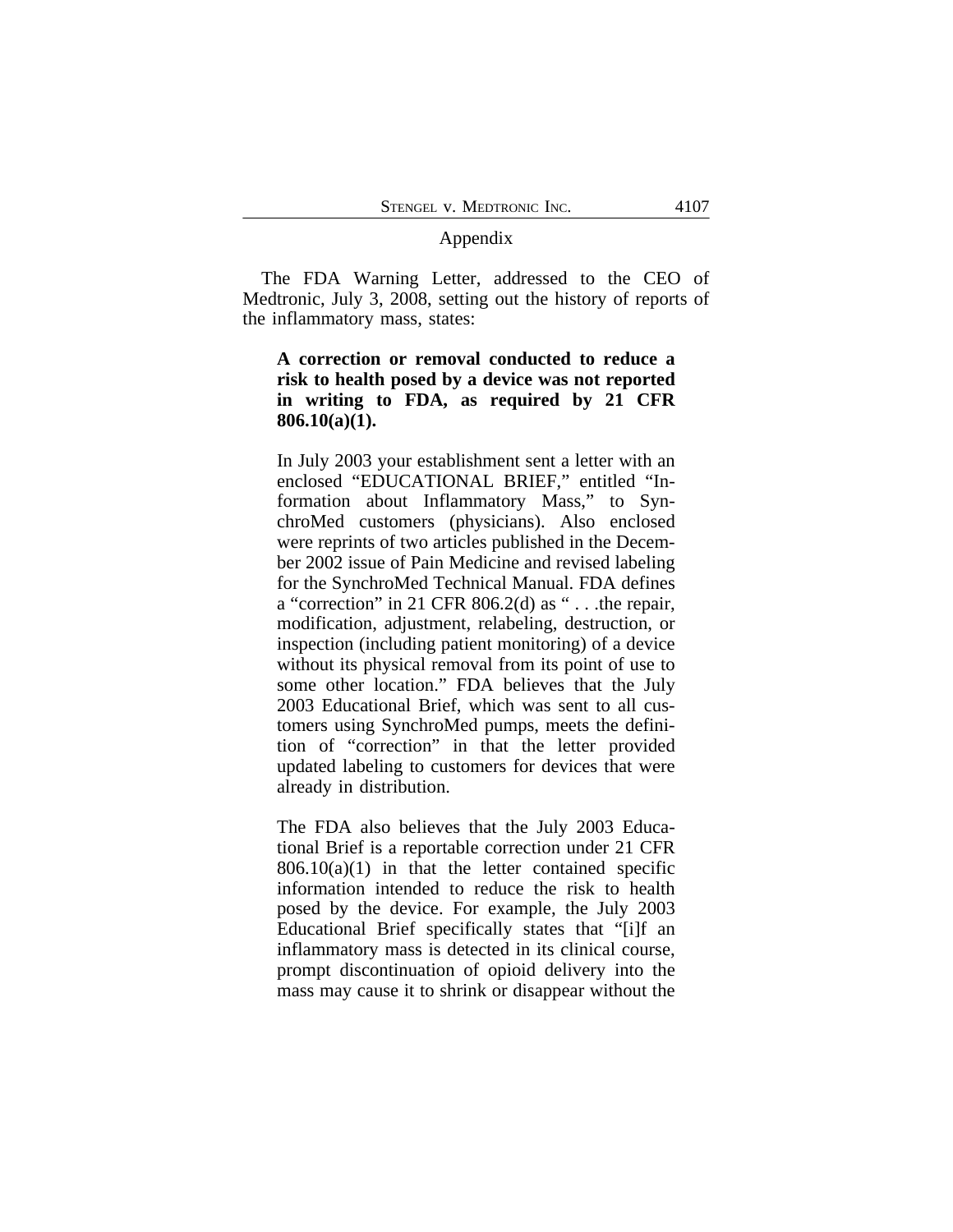need for surgical removal." The letter also specifically recommends catheter replacement, repositioning, and other interventional procedures, depending on the patient's clinical condition. These recommendations were neither included in the pump's original labeling, nor conveyed to customers in a January 2001 communication regarding inflammatory masses.

Additionally, the July 2003 Educational Brief contained new "Post implant" warnings that suggest that clinicians should routinely monitor patients for prodromal clinical signs or symptoms of inflammatory mass such as change in character, quality or intensity of pain; reports of new radicular pain, especially at or near the dermatomal level of the catheter tip; frequent or large escalations of daily drug does to maintain the analgesic effect; and dose escalations that may only temporarily alleviate the patient's increasing pain. These new warnings were not included in the January 2001 letter or the pump's original technical manual.

Furthermore, the journal articles included with the July 2003 Educational Brief stated with regard to adverse event reporting that 41 adverse events regarding inflammatory mass were identified as of November 2000 (conveyed to customers in the January 2001 letter). The articles also state that an additional 51 events were identified after the 2001 letter had been distributed to customers. The articles suggest that the number of new adverse events has more than doubled in one year of reporting. It is noteworthy that during the most recent inspection of your facility, your firm calculated the current rate of inflammatory masses to be approximately [**redacted**] events per **[redacted**] implants. This figure, which has not yet been communicated to your